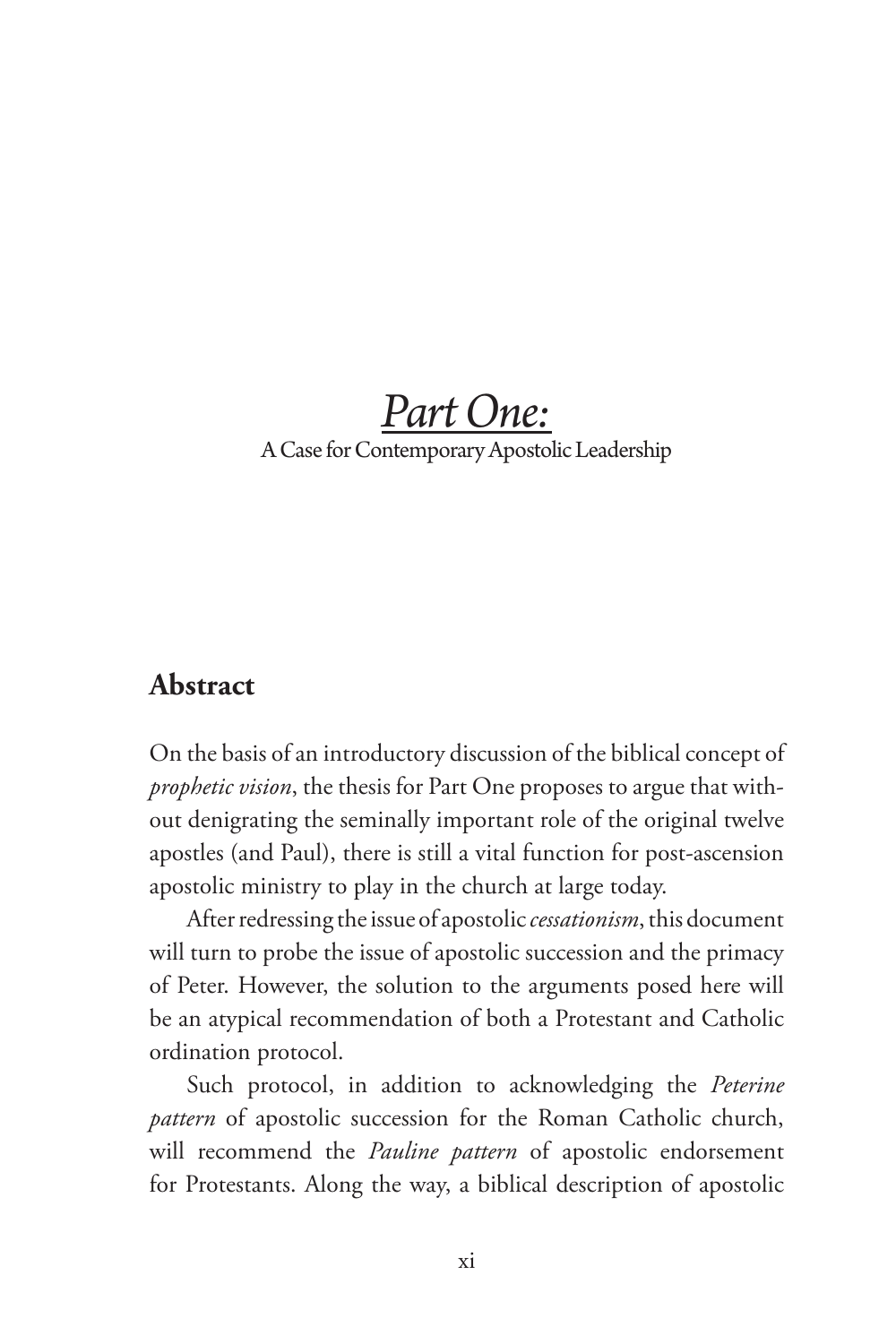ministry, character, and work will be pursued under the rubric of a sender, a sent one, and an assignment.

After this, the remarkable agreement between famed missiologist Ralph Winter (1924–2009) and renowned Chinese church planter Watchman Nee (1903–1972) will be compared by use of Winter's terms *modality* and *sodality*, or the local and/or translocal nature of the church, respectively. This will then lead to the confirmation of Alan Johnson's concept of Paul's apostolic team as the missional identification of modern Protestant missions—central of which is the dynamic role of apostolic leadership.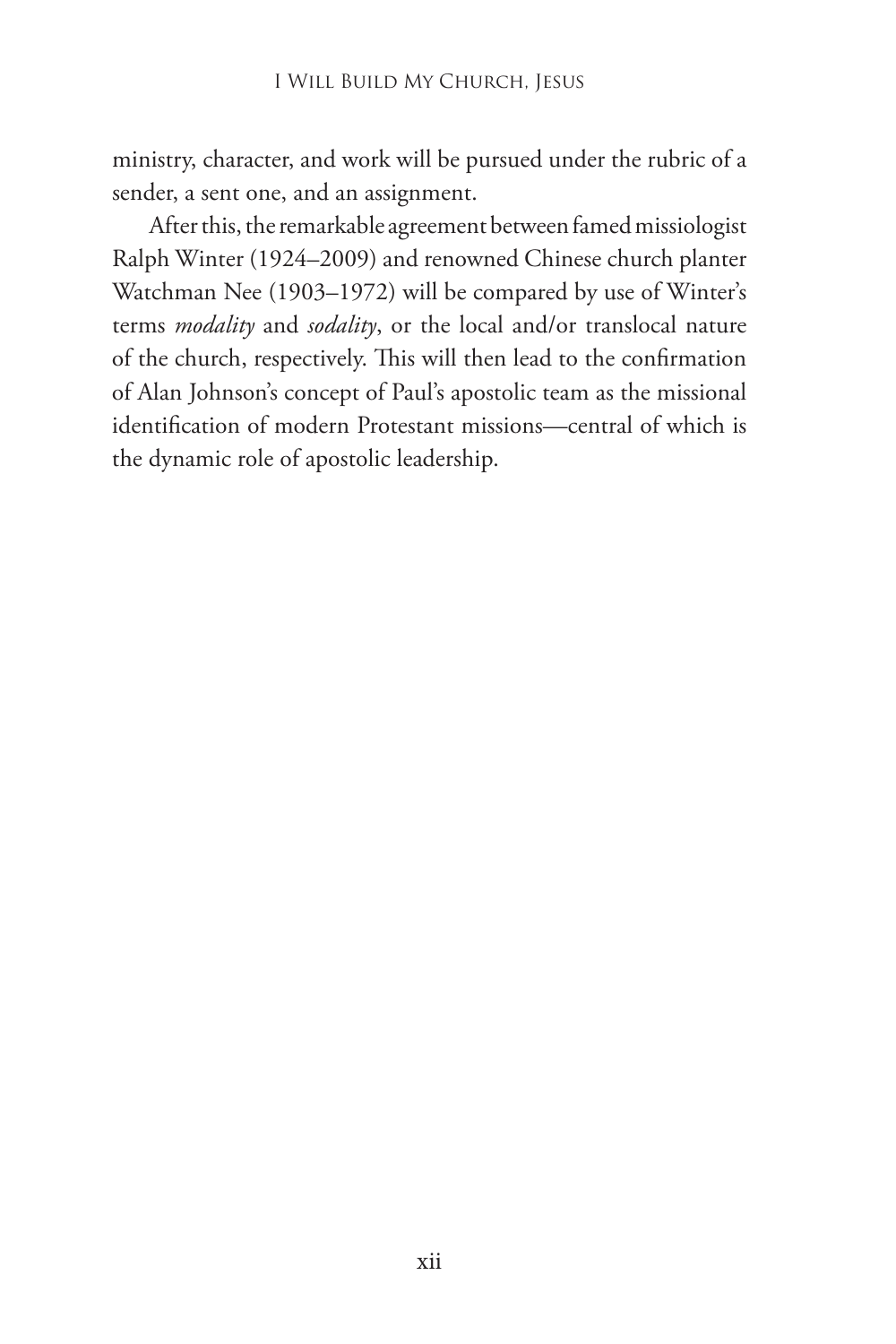# *Introduction A*

#### The Outpouring of the Holy Spirit and the Last Days

When the day of Pentecost arrived, they were all together in one place. And suddenly there came from heaven a sound like a mighty rushing wind, and it filled the entire house where they were sitting.And divided tongues as of fire appeared to them and rested on each one of them. And they were all filled with the Holy Spirit and began to speak in other tongues as the Spirit gave them utterance. (Acts 2:1–4 esv)

[Peter then said] this is what was uttered through the prophet Joel: And in the last days it shall be, God declares, that I will pour out my Spirit on all flesh, and … even on my male servants and female servants in those days I will pour out my Spirit, and they shall prophesy … before the day of the Lord comes, the great and magnificent day. And it shall come to pass that everyone who calls upon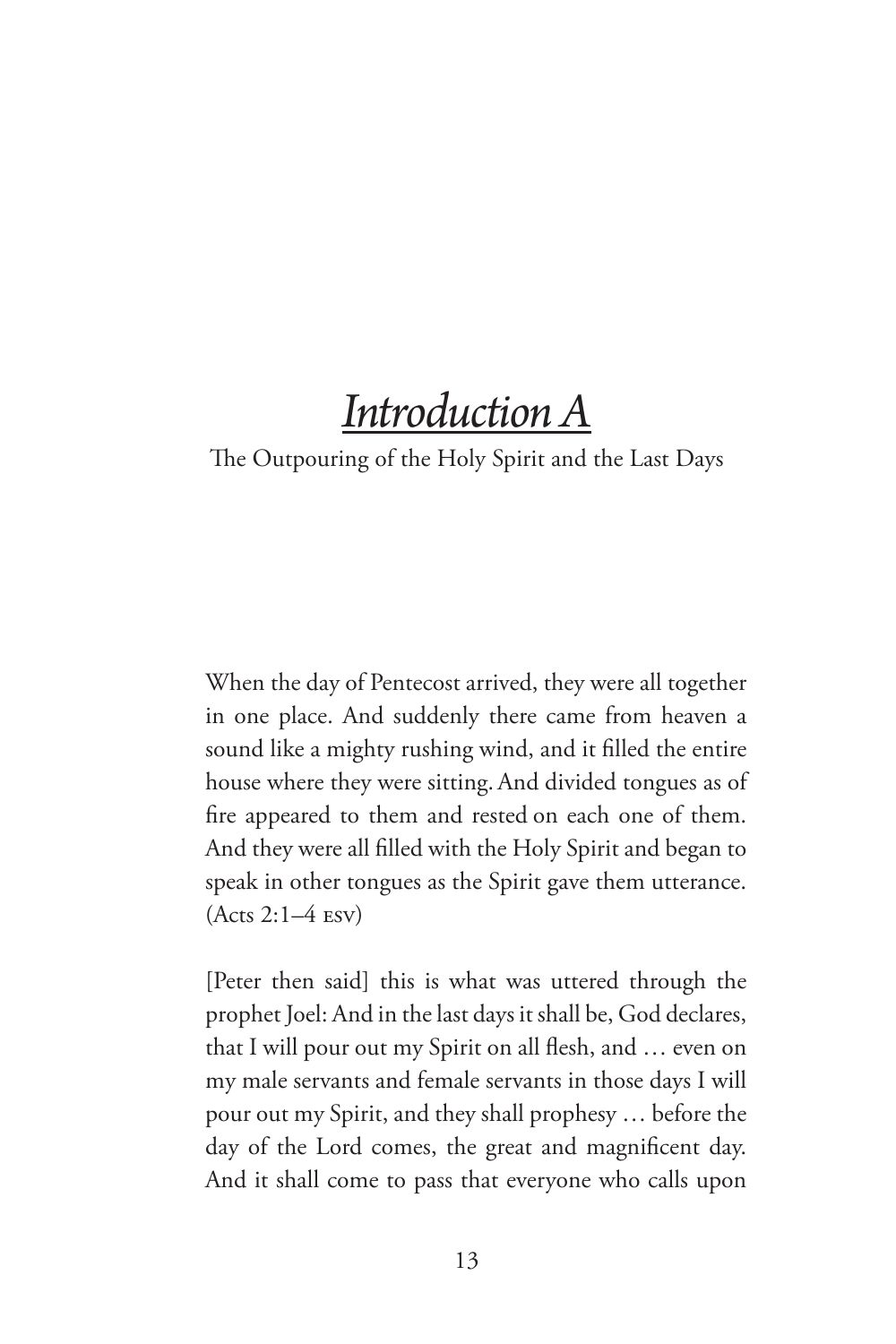the name of the Lord shall be saved. (Acts 2:16–21 esv) According to the renowned statistician of Christianity, David Barrett,<sup>1</sup> there were an estimated seventy-four million Pentecostals/ Charismatics (Spirit-baptized believers), or 6 percent of the world's Christian population, in 1970. In 1997, just twenty-seven years later, he estimated that this figure had reached 497 million, or 27 percent of the Christian population. This is more than the total number of mainstream Protestants (Lutherans, Reformed, Baptists, Methodists, Adventists, etc.) and Anglicans/Episcopalians combined. In fact, Barrett projected that according to current trends, this figure is likely to rise to, or 44 percent of the total number of Christians, by 2025.<sup>2</sup>

When comparing the initial outpouring of the Holy Spirit on the day of Pentecost with the global outpouring of the Spirit in modern times, it becomes readily apparent that Joel's prophesy<sup>3</sup> is still relevant to believers in the twenty-first century.

For instance, the manifestation of *glossolalia*, or speaking in tongues (see Acts 1:5; 1:8; 2:4; 2:38; 4:31; 9:17; 10:44–48; 11:15; 19:6; Mark 16:17; Acts 10:44–46; Acts 19:7–8), is still observable among the mass of Spirit-baptized believers worldwide. Additionally, there is a marked interest in end-time prophesy, or a preoccupation with the last days—especially as it relates to the appearance of the Antichrist<sup>4</sup> and the global work of missions. In fact, such an increased focus on missionization is central to the Lord's declaration that "This gospel of the kingdom will be preached in the whole world as a testimony to all nations, and then *the end* will come" (Matt. 24:14 niv, emphasis added).

Indeed, the prophetic time clock is winding down—from Joel and Peter's use of the last *days* to John's use of the last *hour* of world history, ultimately leading to the Lord's promised return: "Dear children, this is the last hour; and as you have heard that the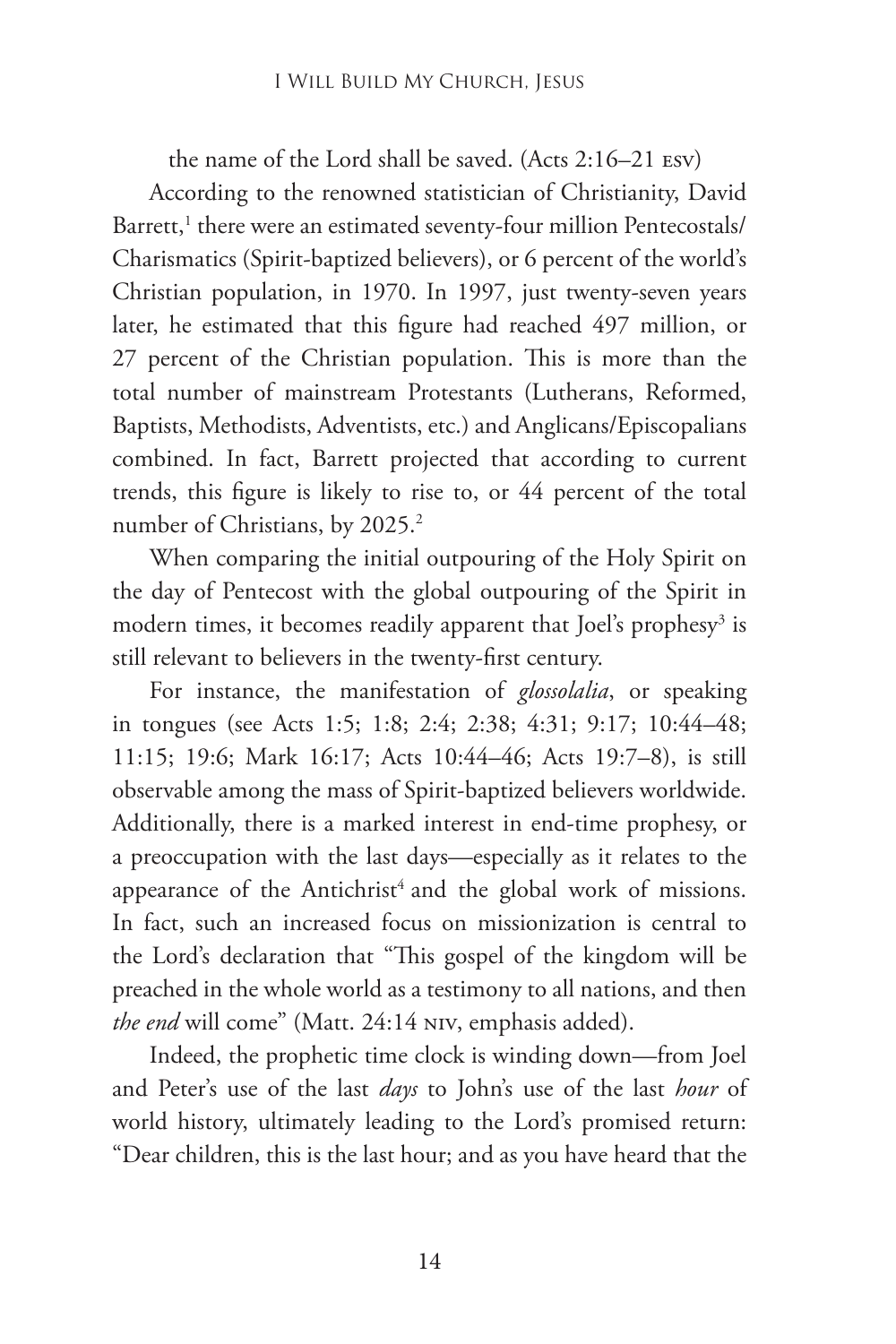antichrist is coming, even now many antichrists have come. This is how we know it is the last hour" (1 John 2:18 niv).

It might be helpful here to mention that depending on your theological background, speaking in tongues (*glossolalia*) may or may not be the necessary sign for everyone as evidence of the indwelling Holy Spirit. After all, even Jesus was both baptized in water and confirmed by the power of the Holy Spirit by the sign of a dove—rather than by the manifestation of speaking in tongues. And even though Jesus, as the Son of God, is a unique exception, most of those who have been seasoned by four to five decades of charismatic ministry—including the author himself—can attest to the fact that not everyone speaks in tongues—regardless of the eagerness of the faith of the minister or the recipient of the ministry. It simply is not a universal phenomenon that *must be required* of all new believers. Rather, an openness to the reception of the Holy Spirit's baptism—hopefully near the time of one's baptism in water, should suffice in empowering one's Christian experince—while leaving one open to further power encounters with the Holy Spirit.

That being said, here are some of most important biblical verses from 1 Corinthians 12–14 that deal with the original apostolic instruction of Paul regarding spiritual gifts—including tongues.

Now you are the body of Christ, and each one of you is a part of it. And God has placed in the church first of all apostles, second prophets, third teachers, then miracles, then gifts of healing, of helping, of guidance, and of different kinds of tongues. Are all apostles? Are all prophets? Are all teachers? Do all work miracles? Do all have gifts of healing? Do all speak in tongues? Do all interpret? Now eagerly desire the greater gifts (1 Cor. 12:27-30).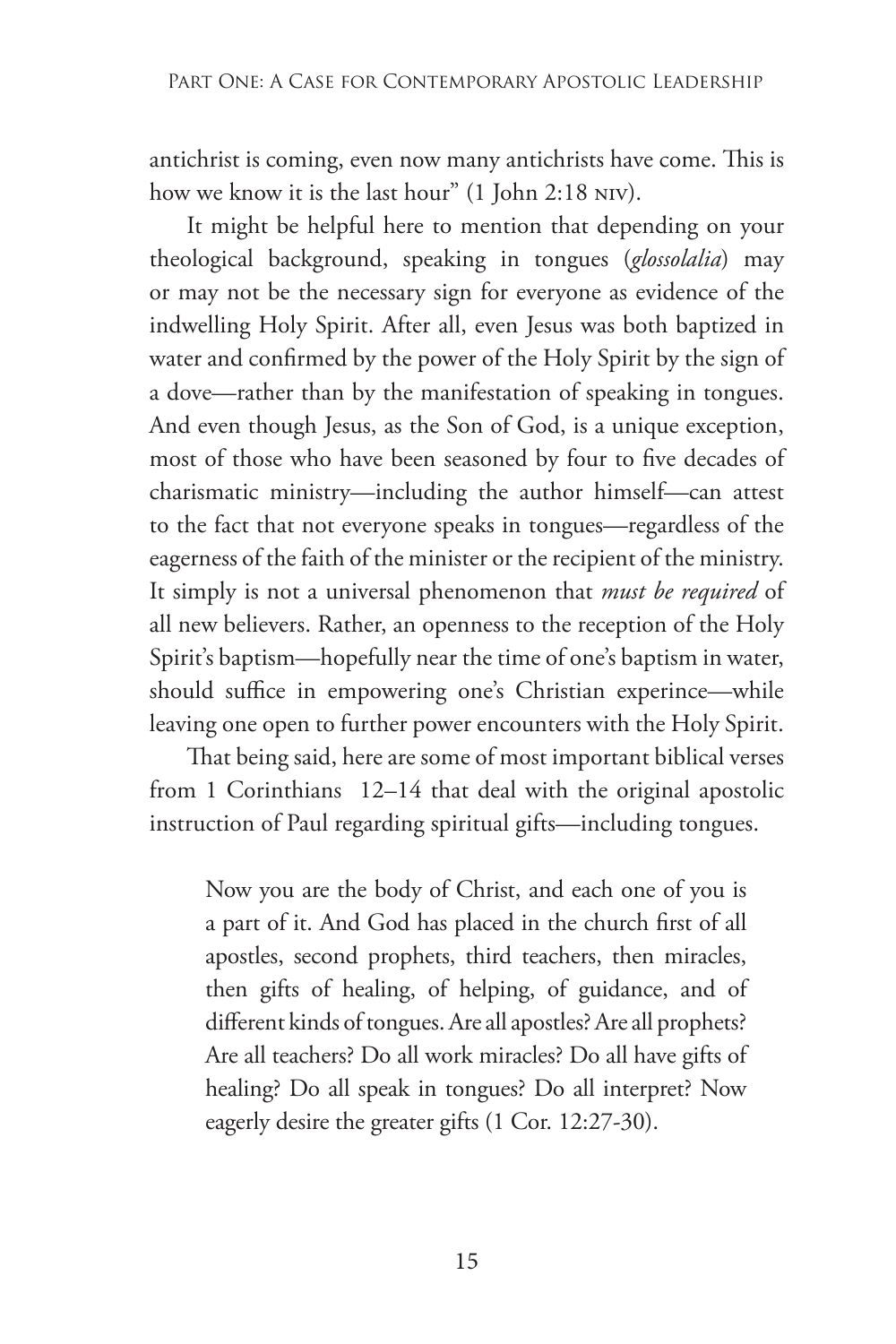If I speak in the tongues of men or of angels, but do not have love, I am only a resounding gong or a clanging cymbal (1 Cor. 13:1).

Love never fails. But where there are prophecies, they will cease; where there are tongues, they will be stilled; where there is knowledge, it will pass away (1 Cor. 12:8).

What then shall we say, brothers and sisters? When you come together, each of you has a hymn, or a word of instruction, a revelation, a tongue or an interpretation. Everything must be done so that the church may be built up (1 Cor. 14:26).

Therefore, my brothers and sisters, be eager to prophesy, and do not forbid speaking in tongues. But everything should be done in a fitting and orderly way (1 Cor. 14:39-40).

As a final part of this introduction, it should be herewith confirmed that the content of this book speaks to the continuing theme of *restoration*, which the Lord Jesus is accomplishing by recovering a true sense of the *original church pattern*—as covered more below (Acts 3:21). Such a pattern should be comprehensively informed by human history and the biblical literature of the Old and New Testaments, as well as contemporary cultural developments while acknowledging the eternal nature of the church. "Just as he chose us in Him before the foundation of the world" (Eph. 1:4 NASB).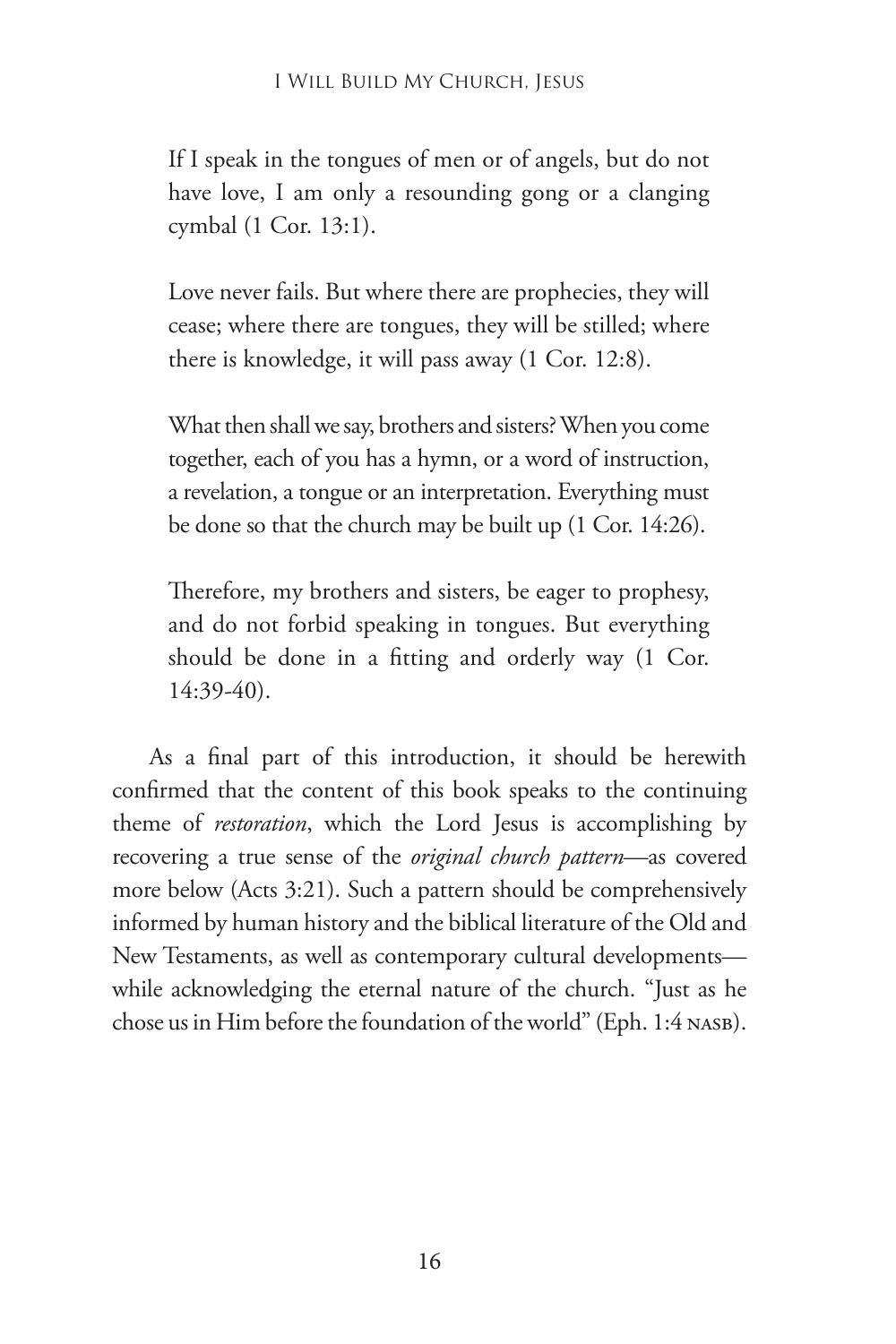# *Introduction B*

Creedalism and Canadian Sabbatical

(Note: The Nicene Creed, below, is accepted by most Christians as a brief overview of the tenets of the Christian faith. The Creed was adopted in the city of Nicaea [present day Iznik, Turkey] by the First Ecumenical Council, which convened there in AD 325 )

The Nicene Creed<sup>5</sup>

I believe in one God, the Father Almighty, Maker of heaven and earth, and of all things visible and invisible. And in one Lord Jesus Christ, the only-begotten Son of God, begotten of the Father before all worlds; God of God, Light of Light, very God of very God; begotten, not made, being of one substance with the Father, by whom all things were made.

Who, for us men for our salvation, came down from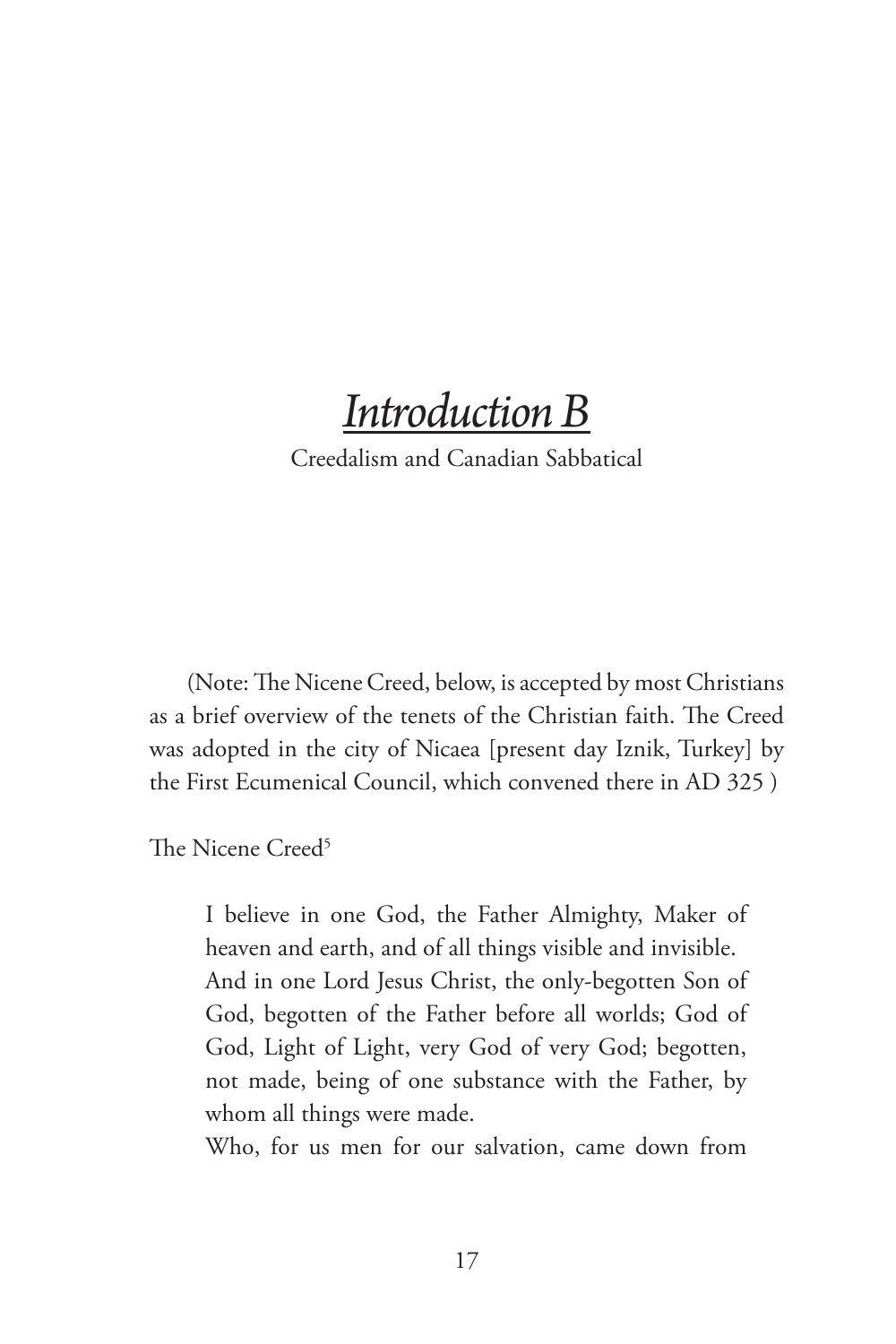heaven, and was incarnate by the Holy Spirit of the virgin Mary, and was made man; and was crucified also for us under Pontius Pilate; He suffered and was buried; and the third day He rose again, according to the Scriptures; and ascended into heaven, and sits on the right hand of the Father; and He shall come again, with glory, to judge the quick and the dead; whose kingdom shall have no end.

And I believe in the Holy Ghost, the Lord and Giver of Life; who proceeds from the Father and the Son; who with the Father and the Son together is worshipped and glorified; who spoke by the prophets.

And I believe in one holy Catholic/Christian and apostolic Church. I acknowledge one baptism for the remission of sins; and I look for the resurrection of the dead, and the life of the world to come. Amen.

## **Creedalism—Good and Bad**

"We've got epistles, so who needs apostles?"6 Although a valid question of the honest inquirer, this same question has almost taken on creedal implications, even defying scriptural cross-examination. After all, creeds are supposed to be authoritative statements of faith, declarations of truth, and guidelines for living. Creeds originally came about because of an effort to preserve the basic tenets of the Christian faith from the frailty of human memory, the danger of pagan mixture, and the distortions of heretical teachers.

As a result, creeds can be good or bad. Good creeds provide signposts to those who are walking in the way of the Lord. These creeds can provide a tether rope protecting one from straying too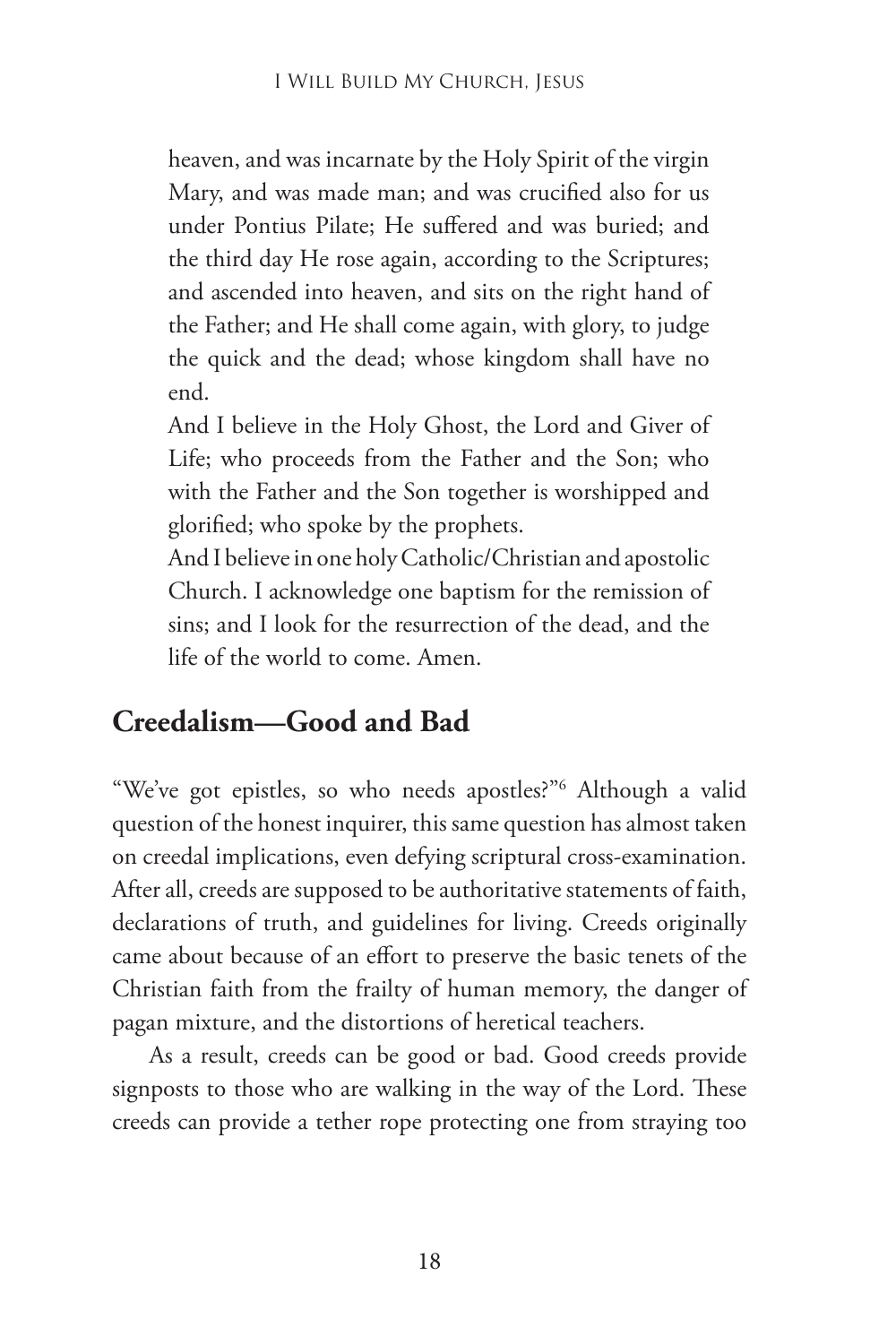far from the truth (see 2 John 9). Good creeds point us toward growth and progress. They enhance our freedom to explore and to become all God intends for us to be. They keep us responsible to obey and are invitations to fellowship.

Bad creeds are not signposts, but tombstones. Truth has ended with them. They inhibit progress, threaten against "trespassers," and become monolithic edicts demanding unquestioned compliance. Bad creeds, or bad interpretations of good creeds, steal from us the adventure of exploration and subtly relieve us from responsible Christian living. Declining enrollments in the more historic and/or creedal branches of Christendom attest to the fact of a great need to return to the original spirit and intent of the early creedal pioneers.

One ill-advised attempt to respond to the bad side of creedalism is to reject it entirely. However, such a reaction to *impersonal* creedalism has so *personalized* our faith and experience that we have nearly lost sight of our historic heritage, identity, and mission altogether. There is nothing wrong with good creeds or orthodoxy. They are only wrong when they idolatrously become an end in themselves instead of a means to an end— "to glorify God and enjoy Him forever."7

The aforementioned global outpouring of the Holy Spirit has also witnessed a renewed hunger for the authentic supernatural power of God, a re-examination of the post-ascension reality of apostolic (and prophetic) ministry, and a new inquiry into our former view of eschatology, or the *last days.*<sup>8</sup>

"But what God foretold by the mouth of all the prophets, that his Christ would suffer, he thus fulfilled. Repent therefore, and turn back, that your sins may be blotted out, that times of refreshing may come from the presence of the Lord, and that he may send the Christ appointed for you, Jesus, whom heaven must receive until the time for *restoring all the things* about which God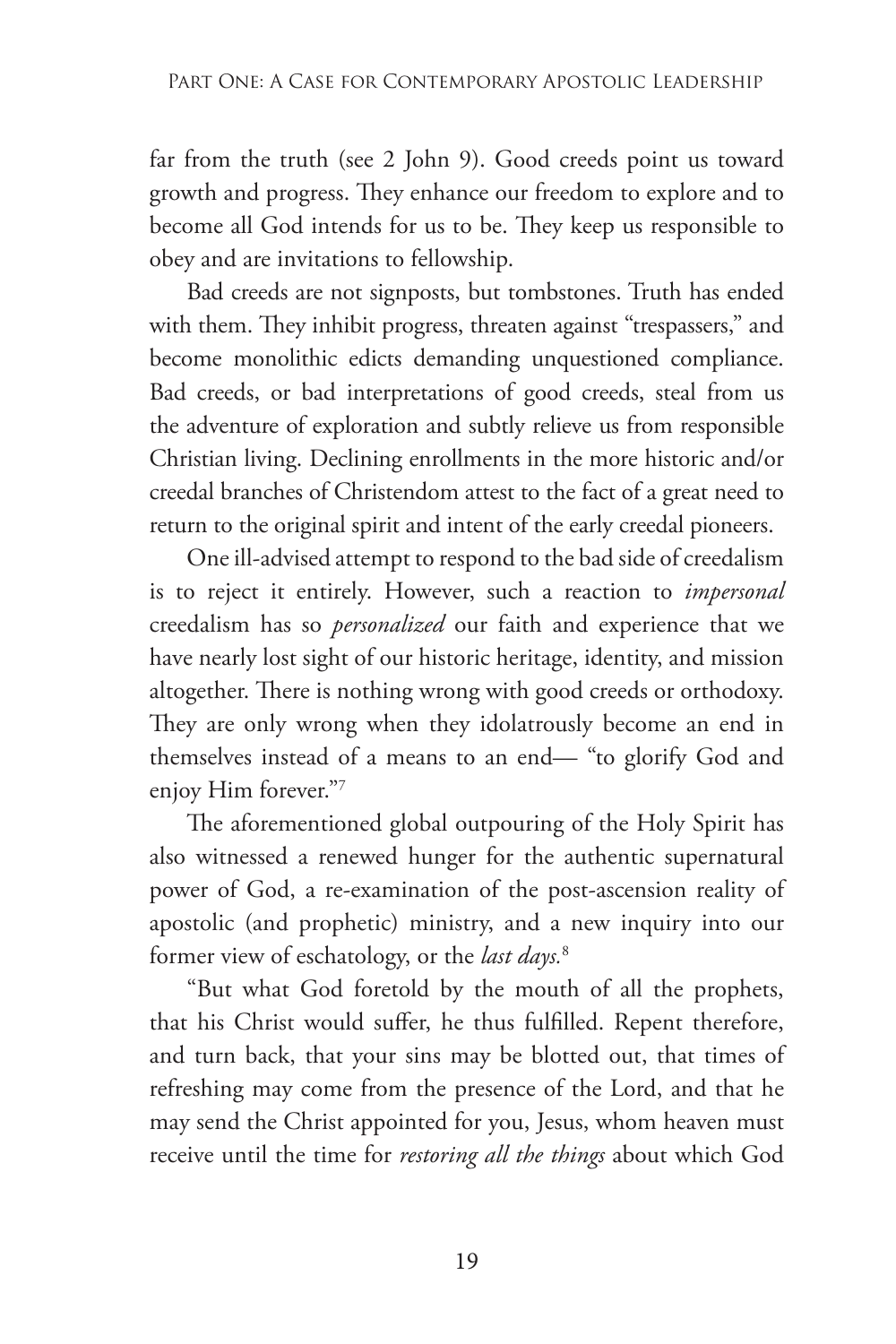spoke by the mouth of his holy prophets long ago" (Acts 3:18– 21 esv, emphasis added). It is the author's conviction that this *period of restoration* includes the returning of strategic apostolic and prophetic leadership ministries to their proper functioning position in the body of Christ today.

That position, according to Ephesians 2, is foundational in nature: "So then you are no longer strangers and aliens, but you are fellow citizens with the saints and members of the household of God, built on the foundation of the apostles and prophets, Christ Jesus himself being the cornerstone" (Eph. 2:19–20 esv).

Though the foundational significance of the original twelve apostles (and Paul) should never be undermined, the fact that Jesus himself gave the gift of apostleship *after* his ascension is also quite significant—though in a different order of magnitude (see Eph. 4:7–11). Indeed, the foundational ministry of post-ascension apostles and prophets must be carried on "to equip the saints for the work of ministry, for building up the body of Christ, until we all attain to the unity of the faith and of the knowledge of the Son of God, to mature manhood, to the measure of the stature of the fullness of Christ" (Eph. 4:12–13 esv).

Even the most casual observer can readily verify that the church has not arrived at the fullness of the maturity and stature of Christ. Hence, we are still in desperate need of all of the equipping ministries, especially the strategic master-planning capability of apostles and the visionary proclamation of prophets.

After all, a well-laid foundation is the basis upon which something stands and is thereby supported, or upheld. In construction terminology, it is the masonry substructure of a building. In other words, without a firm foundation, a natural building could easily collapse with even a relatively minor provocation of wind, rain, flooding, or tremor.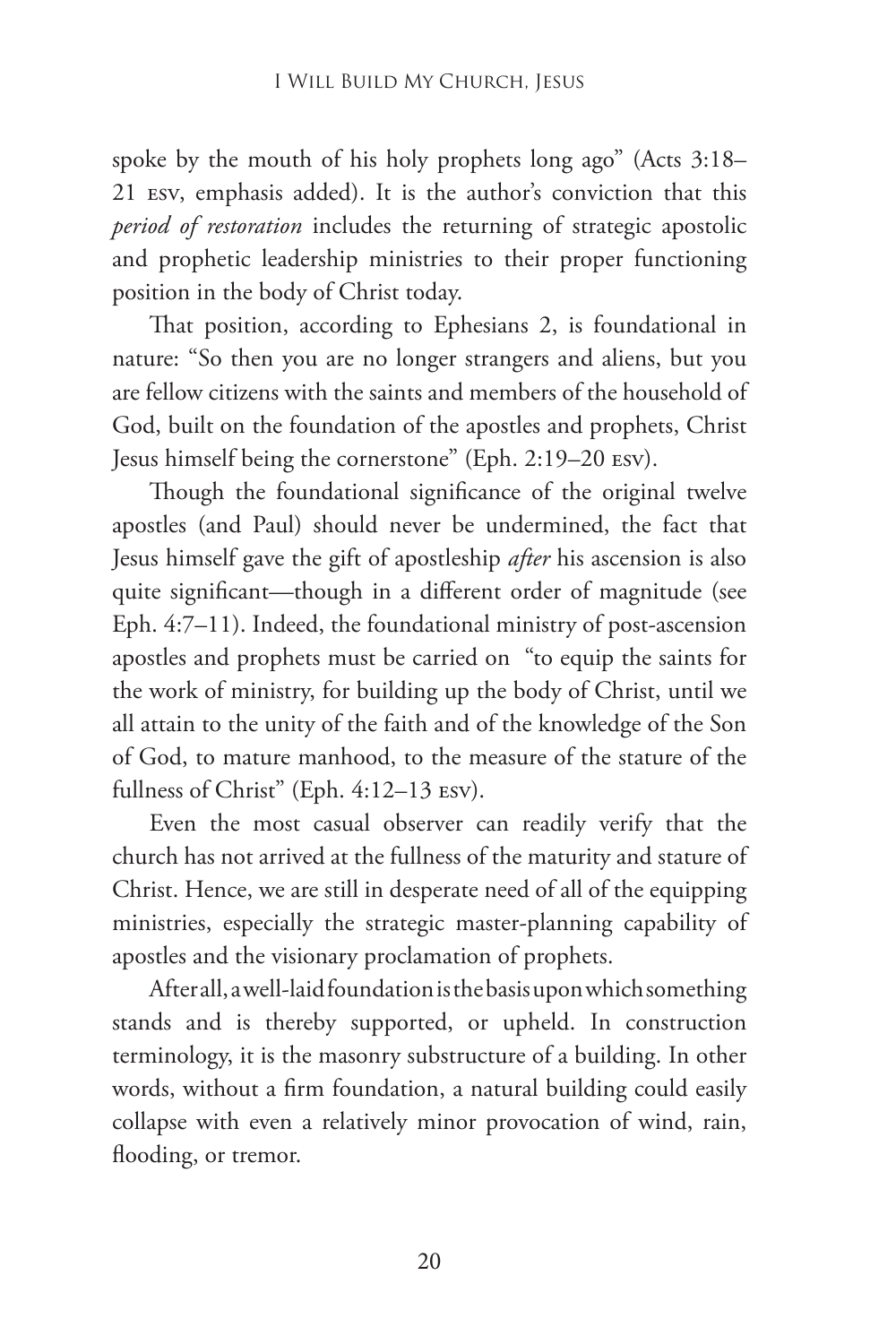These same principles hold true in the spiritual realm of existence. After all, the church is not a natural structure, but a spiritual house (and body). Without a proper foundation of apostolic and prophetic builders (with Jesus himself being the cornerstone), the assembly of God's people, regardless of how large or small, is in jeopardy of collapsing when tested.

## **Canadian Sabbatical**

While on a sabbatical in Canada one summer, I had an opportunity to witness the restoration of a cottage next door to ours. Each day, I would visit the carpenter, who was busily working, until one day I noticed he had stopped working. When he returned several days later, I asked him what had happened.

He responded by saying that he could not continue the project until the building inspector had approved his work thus far. "After the building inspector makes certain that I have rebuilt the house according to code, then I will be able to continue and finish restoring the cottage."

"However," he added, "there is one more inspection that I will have to pass as well." Pointing his finger to the nearest telephone pole, he asked, "Do you see that transformer up there?"

After affirming that I had, he continued, "Before I can tap into that source of power, the electrical inspector has got to approve that my wiring is also up to code. If it is not, the whole place could go up in smoke once the switch is thrown!"

When applied to the church, without adequate apostolic and prophetic ministry, the church (both locally and translocally) could suffer either the consequence of faulty construction (relational conflict and collapse), or destruction by fire (gossip/verbal defilement and slander). Consider the apostle James's warning: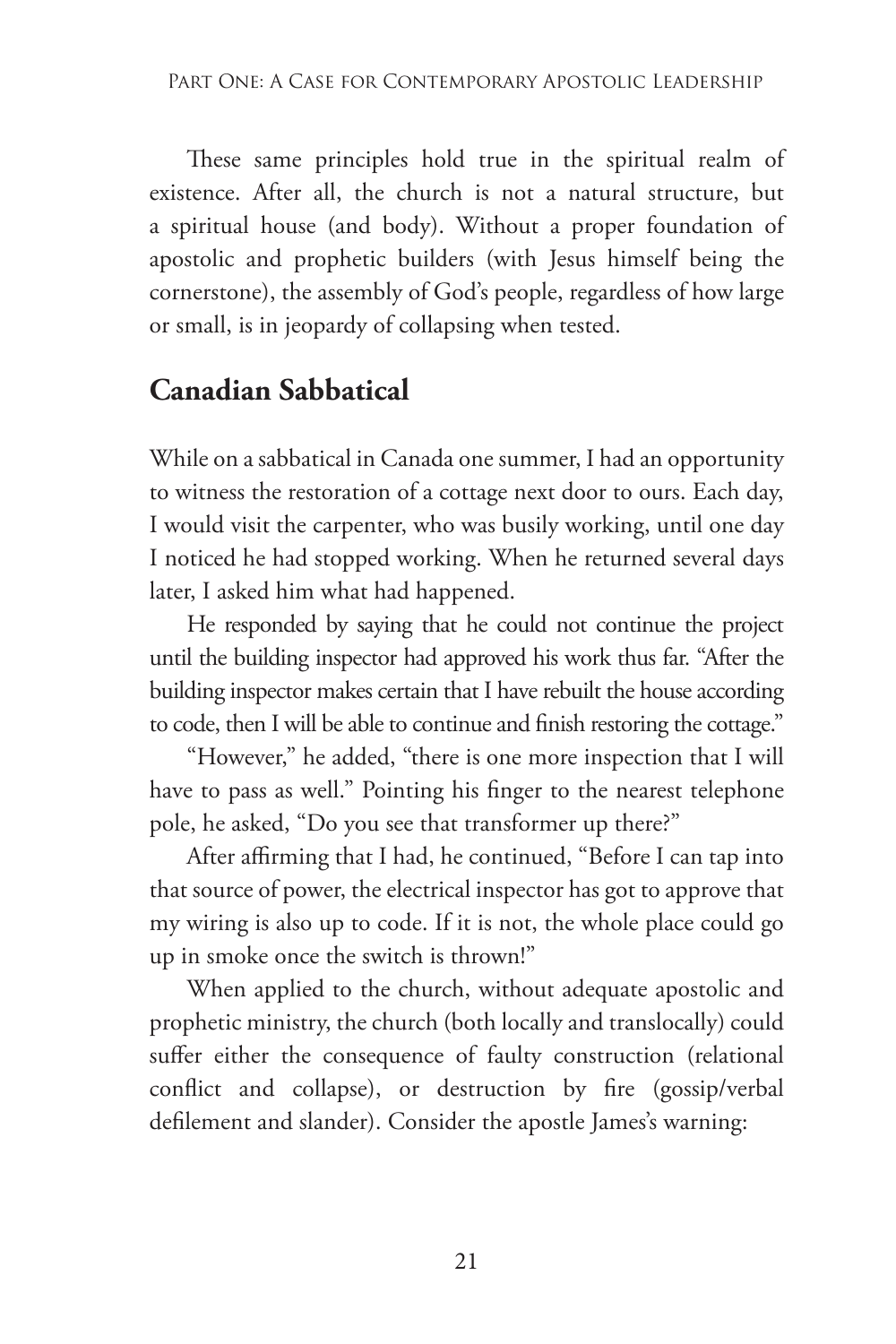"The tongue is a flame of fire. It is a whole world of wickedness, corrupting your entire body. It can set your whole life on fire, for it is set on fire by hell itself" (James 3:6 NLT).

May the Lord Jesus continue to raise up and send forth apostles and prophets:

"Therefore also the Wisdom of God said, 'I will send them prophets and apostles to help in the global restoration of a house in which God will again be pleased to manifest his presence, demonstrate his power, and carry out his purpose some of whom they will kill and persecute'" (esv)

Indeed, the mission of the church can be stated as to declare the kingdom with power, to build the church with grace, and to reach the nations with compassion. Maranatha!

#### **The Power of Prophetic Vision**

Your old men will dream dreams and your young men will see visions (Joel 2:28 and Acts 2:17); for the dream of the old becomes the vision of the young.

Write down the revelation and make it plain on tablets so that a herald may run with it. For the revelation awaits an appointed time; it speaks of the end and will not prove false. Though it linger, wait for it; it will certainly come and will not delay. (Hab. 2:2–3 niv).

All men dream: but not equally, Those who dream by night in the dusty recesses of their minds wake in the day to find that it was vanity: but the dreamers of the day are dangerous men, for they may act their dream with open eyes, to make it possible.<sup>9</sup>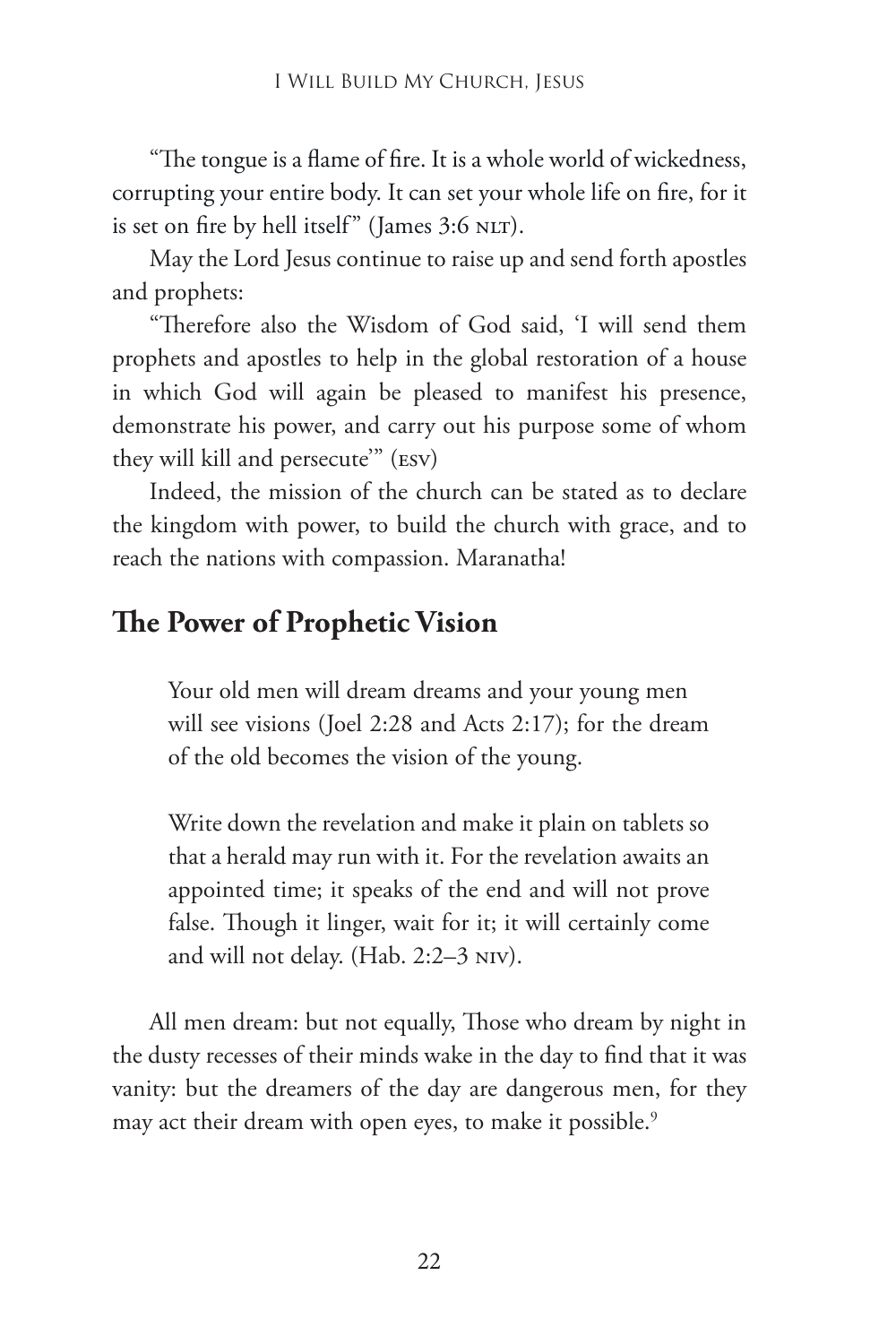## **A Pioneering Spirit Gone Bad**

''About 350 years ago, a shipload of (German) travelers landed on the northeast coast of America. The first year they established a town site. The next year they elected a town government. The third year the town government planned to build a road five miles westward into the wilderness. In the fourth year the people tried to impeach their town government because they thought it was a waste of public funds to build a road five miles westward into a wilderness. Who needed to go there anyway? Here were people who had the vision to see three thousand miles across an ocean and overcome great hardships to get there. But in just a few years they were not able to see even five miles out of town.'' The problem was that they had lost their *vision*. If we as Christ's disciples fail to have a vision, dreams, and plans, we will end up like the people in this illustration—having lost our historic pioneering spirit.<sup>10</sup>

## **A. Vision Definition/Description**

*Vision* can be defined as a compelling mental portrait of a preferable future, communicated by God to his people (individually and collectively through chosen leaders), based upon an accurate understanding of God, one's self, and circumstances—all for the purpose of advancing God's kingdom.<sup>11</sup>

"*Vision is an effective leader's chief preoccupation*. Above mentoring, communicating, and paying attention to people, a leader must obsess [continually focus] about the future. Vision is essential to every effective leader". 12

Though one might argue that the leader's relationship with Jesus should be the chief preoccupation of an effective spiritual leader, Finzel's remark does emphasize how important the pursuit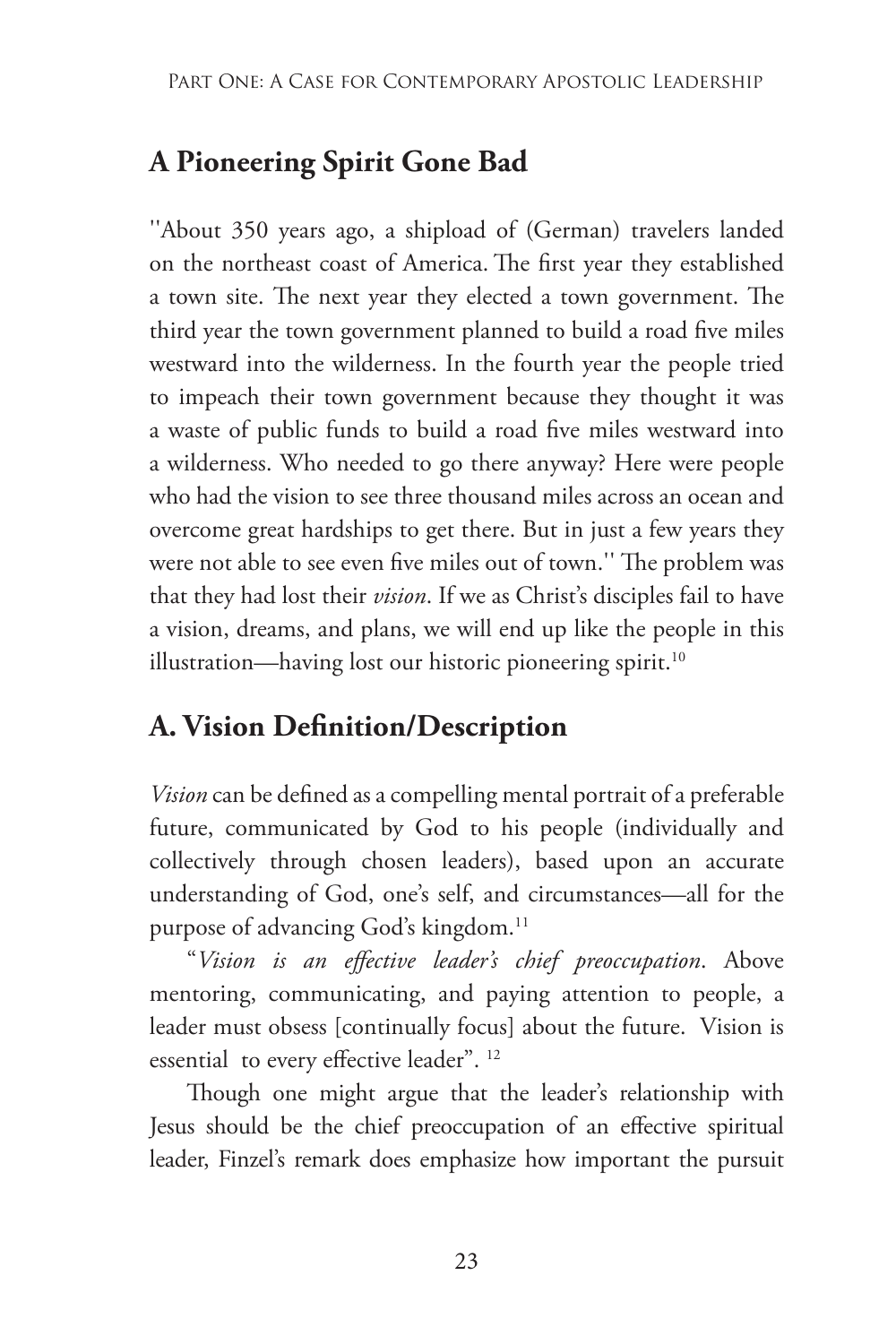and possession of vision is to every effective leader. And since Finzel has written a compelling book on leadership, *The Top Ten Mistakes Leaders Make*, we would all be well-advised to take his words to heart.

#### **B. Six Characteristics of Biblical/Prophetic Vision**<sup>13</sup>

Since one of the main goals of this text is to nurture the general visionary capacity of all its readers, especially as it relates to apostolic ministry, we thought it would be helpful to cover six key characteristics of biblical (or prophetic) vision.

### **1. Vision and Prophetic Revelation**

Proverbs 29 states that "where there is no vision (lit. prophetic revelation)<sup>14</sup> the people perish—or cast off restraint." In other words, visionless people tend to disassociate from their collective identity and mission, becoming self-serving and self-centered, resulting in anarchy, confusion, and dtivision. However, the end of the same verse holds a promise for the obedient: "but blessed is he who continually keeps the Law/Word of the Lord" (Prov. 29:18 niv). However, what must immediately be acknowledged is the significant difference between Old Testament prophets and the New Testament gift of prophecy (see 1 Cor. 14), lest we conflate the two. In the New Testament, the gift of prophecy was a maturing spiritual endowment used to build up, strengthen, encourage, and console (see 1 Cor. 14:3). Such a gift was available to all believers and could be confirmed (or judged) by others present at the time the message was delivered. This is not to imply that there were no New Testament prophets, which a review of the book of Acts readily verifies.

During this time some prophets came down from Jerusalem to Antioch. One of them, named Agabus,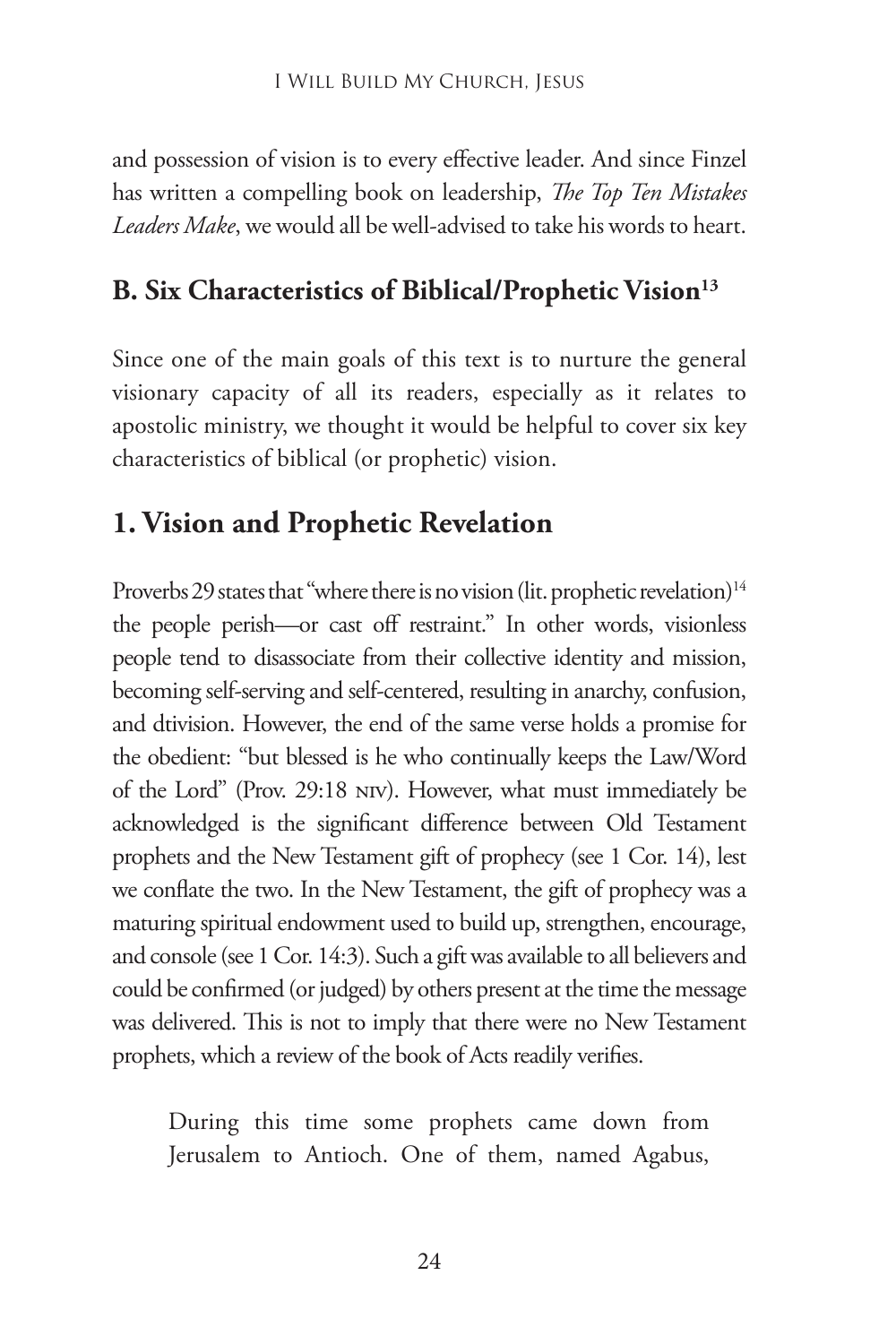stood up and through the Spirit predicted that a severe famine would spread over the entire Roman world. This happened during the reign of Claudius. (Acts 11:27–28)

Judas and Silas, who themselves were prophets, said much to encourage and strengthen the believers. (Acts 15:32)

So Christ himself gave the apostles, the prophets, the evangelists, the pastors and teachers, to equip his people for works of service, so that the body of Christ may be built up until we all reach unity in the faith and in the knowledge of the Son of God and become mature, attaining to the whole measure of the fullness of Christ. (Eph. 4:11–13 niv)

On the other hand, Old Testament prophets were specially chosen and empowered/anointed individuals (Moses, Isaiah, Elijah, Jonah, etc.) whose utterance on behalf of the Lord God could not err upon the threat of death.

"But a prophet who presumes to speak in my name anything I have not commanded, or a prophet who speaks in the name of other gods, is to be put to death. You may say to yourselves, 'How can we know when a message has not been spoken by the Lord?' If what a prophet proclaims in the name of the Lord does not take place or come true, that is a message the Lord has not spoken. That prophet has spoken presumptuously, so do not be alarmed" (Deut. 18:20–22 niv).

Returning to the theme of the characteristics of vision in Proverbs 29, notice how vision unites people for a common purpose, as opposed to everyone separating from one another to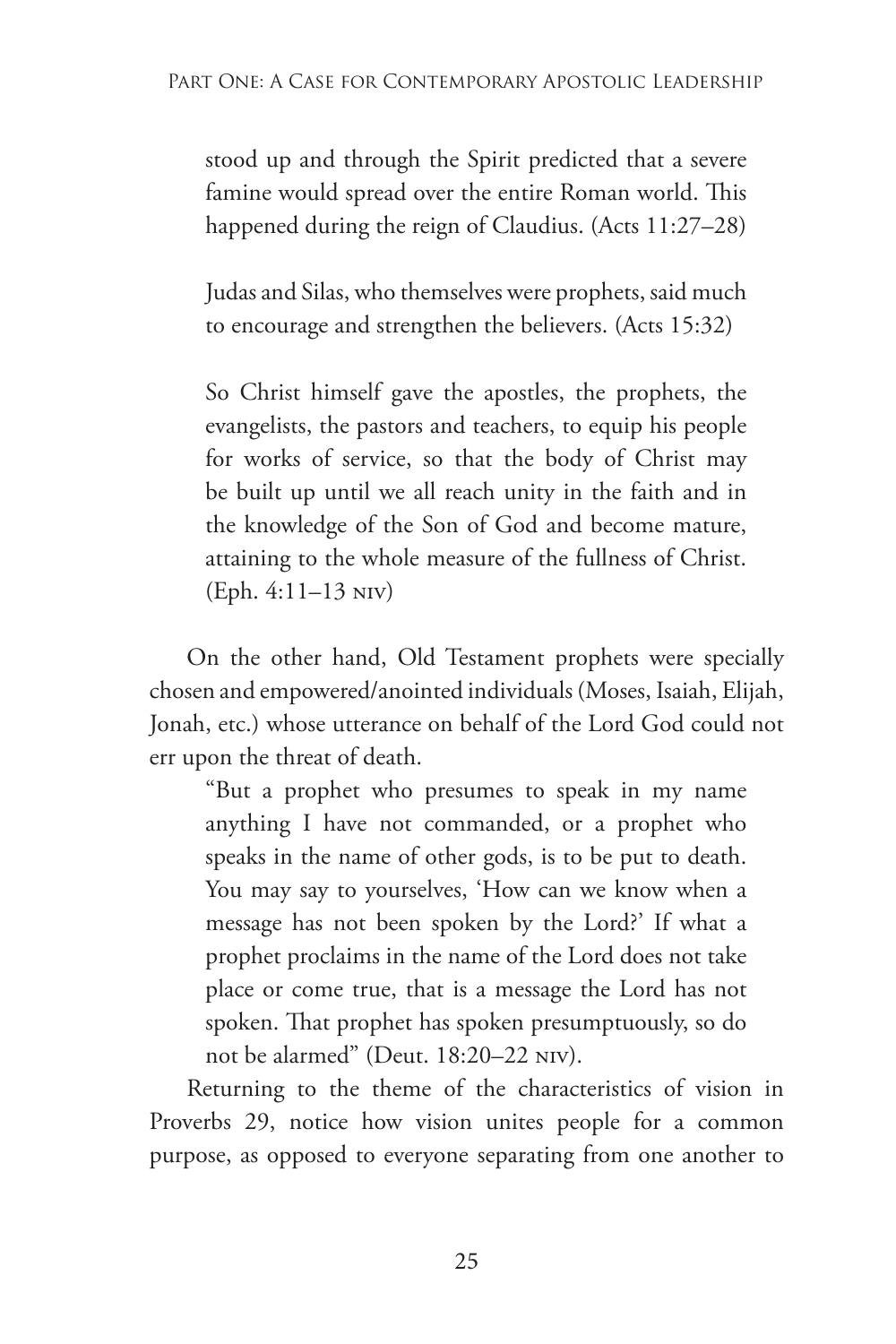seek their own desires.

"He who separates himself seeks his own desire and quarrels against all sound reason" (Prov. 18:1 niv). "In those days there was no king in Israel; everyone did what was right in his own eyes" (Judg. 21:25).

Hence, in Psalm 133, the unity of God's people is pictured as the anointing oil on the high priest which pleases the Lord, sanctifies (dedicates/consecrates) God's people for divine service, and brings salvific grace that is poured upon all who gather to behold the Lord's presence and power.

"How good and pleasant it is when God's people live together in unity. It is like precious oil poured on the head, running down on the beard, running down on Aaron's beard, down on the collar of his robe. It is as if the dew of Hermon were falling on Mount Zion. For there the Lord bestows his blessing, even life forevermore" (Ps. 133:1–3 niv).

This promised blessing is precisely what was experienced at Pentecost in Acts 2, where they were all together in one place when the day of Pentecost had come. Suddenly tongues of fire rested on all of those present. This Spirit-baptism enabled them all to supernaturally speak in tongues which, though unknown to them, were nevertheless discernible in the languages of the various nations represented. Peter then preached the gospel and promised the gift/baptism of the Holy Spirit to all who would respond to God's call in Jesus Christ—resulting in the conversion of some three thousand people.

Hence, the unity of the church was a causal factor in the outpouring of the gift/blessing of the Lord, filling every believer and leading to the salvation and baptism of the lost by the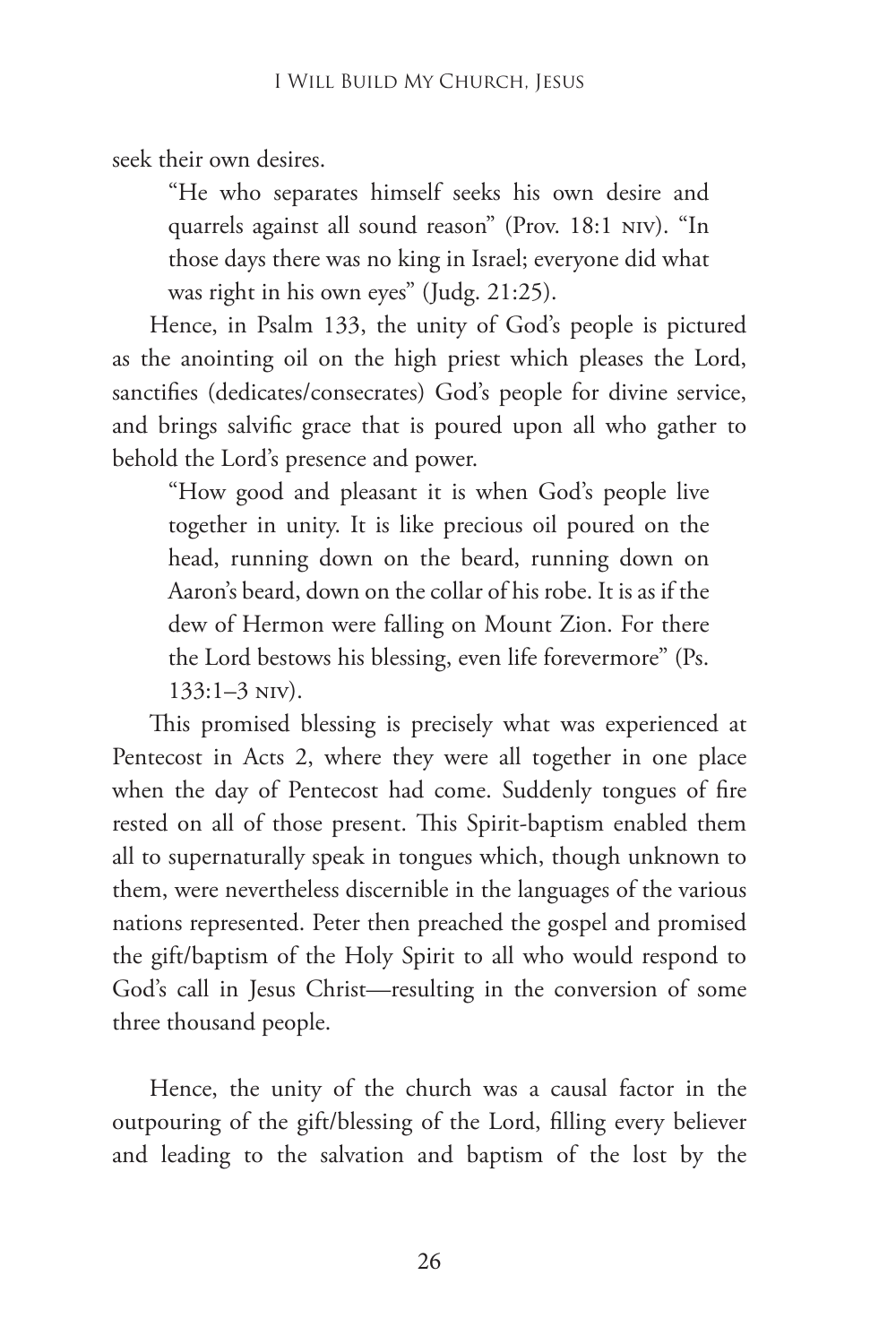thousands! What is interesting is that just as the inauguration of the Old Testament of Moses resulted in the death of some three thousand people,

"The Levites did as Moses commanded, and that day about three thousand of the people died" (Ex. 32: 28 niv),

so too did the birth of the new covenant/New Testament church result in the salvation of some three thousand people. "So then, those who had received his word were baptized; and that day there were added about three thousand souls (Acts 2:41 niv).

## **2. Vision: a Basic Human Need**

Without the continual revelation of God's Word in one's life there will not be spiritual vitality. This means that just as one eats several times a day to maintain energy for natural life—so too should one be regularly feeding on God's Word in order to maintain spiritual life and vitality.

"Man does not live by bread alone, but by every word that comes [proceeds] from the mouth of God" (Matt. 4:4 niv).

Needless to say, if one continually feeds on God's Word he will reveal a vision for one's personal life that conforms to God's eternal purpose and generational intention. Rightly did Mark Twain muse, "The two most important days of your life are: The day you were born, and the day you realize why you were born."15

"But seek first his kingdom and his righteousness and all the things you need will be provided for you as well" (Matt. 6:33 niv).

This is the key verse that led the author to commit his life to Christ at the age of nineteen as the result of a conference in which Billy Graham preached the world-transforming message of the gospel of Jesus Christ.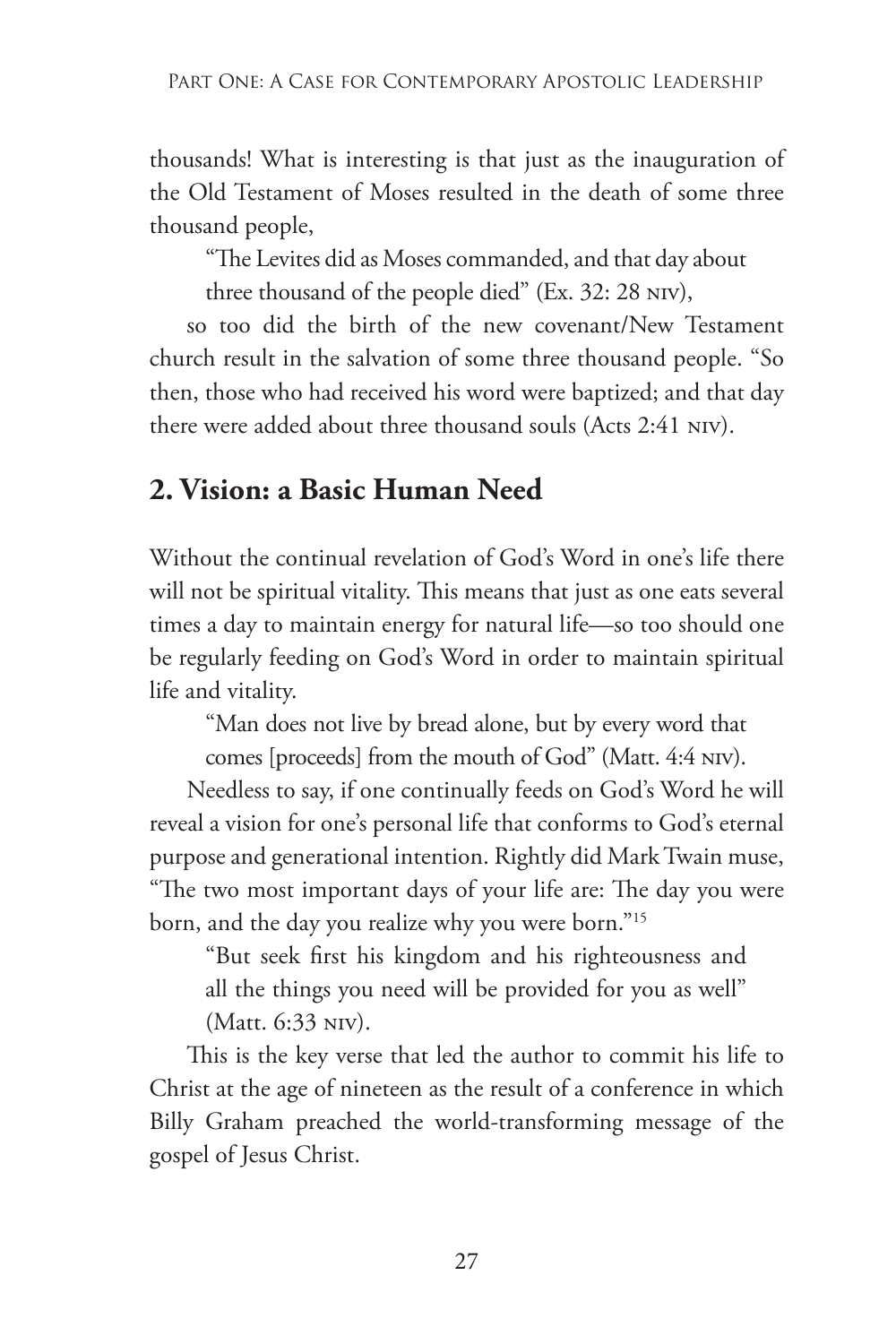#### **3. Vision Brings Faith to Act and to Persevere**

The clearer one's vision is, the more confident, bold, and courageous will one's actions also be. "The wicked flee when no one is chasing them; but the righteous are bold [literally confident] as lions" (Prov. 28:1 NASB). In other words, the wicked are running away even when no one is chasing them, whereas the righteous stand their ground even though under frontal assault. This is why, in order to combat Timothy's timid nature, the apostle Paul admonished him that God had not given him a spirit of fear, but of power (strength and courage), love, and a sound mind, which could be described as a heightened awareness and/or expression of common sense (see 2 Tim. 1:7).

Not only does vision cultivate a spirit of courage, so also does vision motivate one to *take action*. While others are waiting around in uncertainty and confusion, the one with vision is thereby empowered to take initiative—and do something! "But those who know their God will take action" (Dan. 11:32). "Of the sons of Issachar, men who understood the times, with knowledge of what Israel should do, their chiefs were two hundred; and all their kinsmen were at their command" (1 Chron. 12:32 niv). The popular political activist, author, and revolutionary Thomas Paine (1737–1809), allegedly penned the zealous leader's mantra: "Lead, follow, or get out of the way."16

Furthermore, vision not only empowers one with confidence to take initiative, but it also helps one to persevere under trial. To persevere literally means to *persist under severity*. Essentially, severity implies the reality of suffering. The following three groups of verses contain a New Testament worldview of the inevitability and purpose of Christian suffering.

Therefore, since Christ suffered in his body, arm yourselves also with the same attitude … Dear friends, do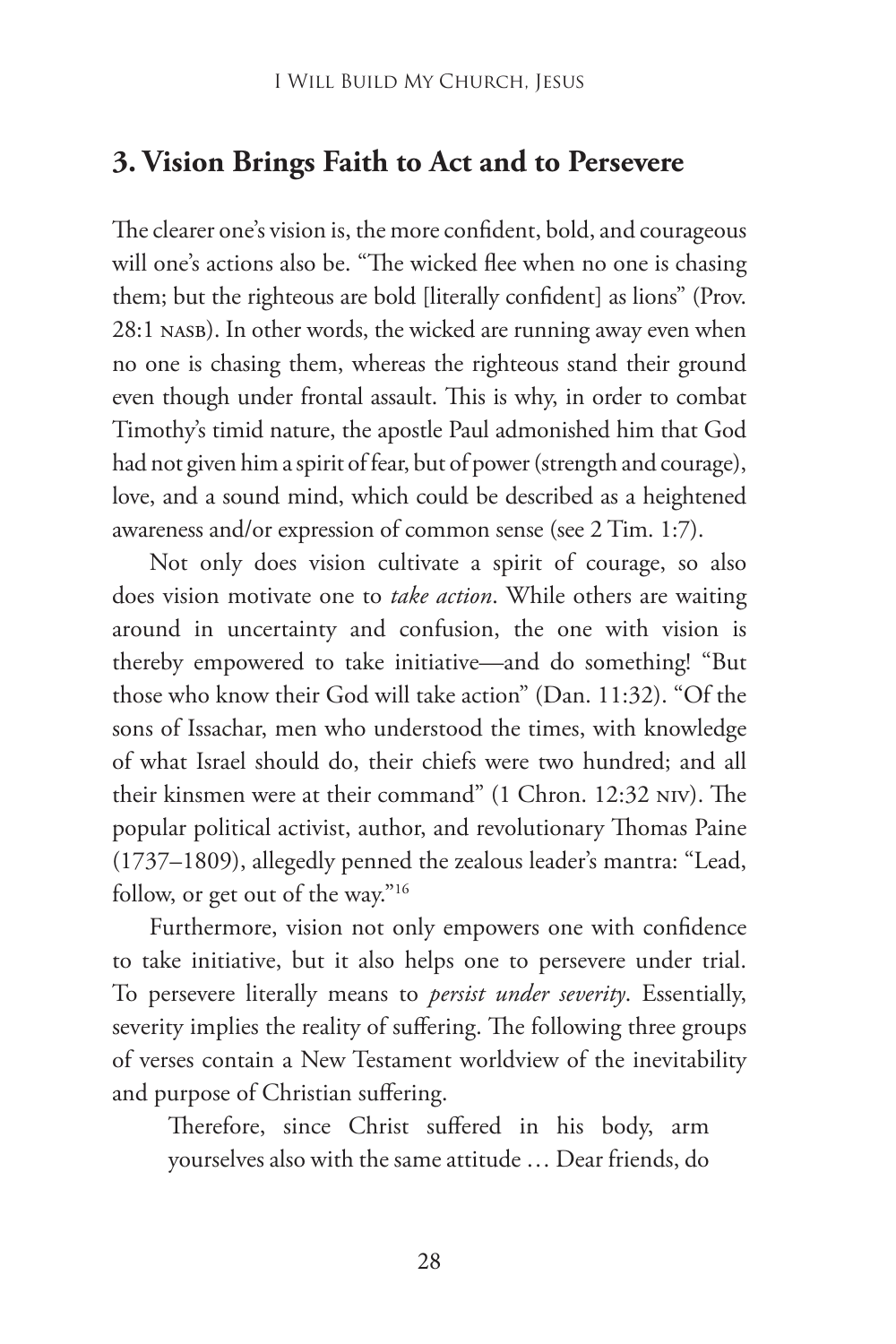not be surprised at the fiery ordeal that has come on you to test you, as though something strange were happening to you. But rejoice inasmuch as you participate in the sufferings of Christ, so that you may be overjoyed when his glory is revealed. (1 Peter 4:1; 12–13 NIV)

Consider it pure joy, my brothers and sisters, whenever you face trials of many kinds, because you know that the testing of your faith produces perseverance. Let perseverance finish its work so that you may be mature and complete, not lacking anything." (James 1: 2–4 niv)

We also glory in our sufferings, because we know that suffering produces perseverance; perseverance, character; and character, hope." (Rom. 5:3–4 niv)

The biblical exhortation is succinct in its challenge for all Christians: since Jesus suffered unto death in accomplishing God's will regarding his sacrificial atonement, so too will all who desire to live godly in this present life experience suffering for the sake of righteousness (see Matt. 5:10) in fulfilling one's particular destiny in service for Christ Jesus. Note that the Greek word for *witness* in Revelation 12:11 is the English transliteration of the word *martyr*. Such martyrdom is never to become an obsession with killing or being killed, as is the case with heretically religious jihadists. Neither is this call to suffering an overture to a radical kind of Gnostic asceticism.17 Rather, this is a sober reality regarding the willingness of every faithful believer in Jesus Christ to be obedient to sacrifice everything in this life, including, if absolutely necessary, even life itself, in one's service for Christ. However, our victory is assured.

"They triumphed over him [Satan] by the blood of the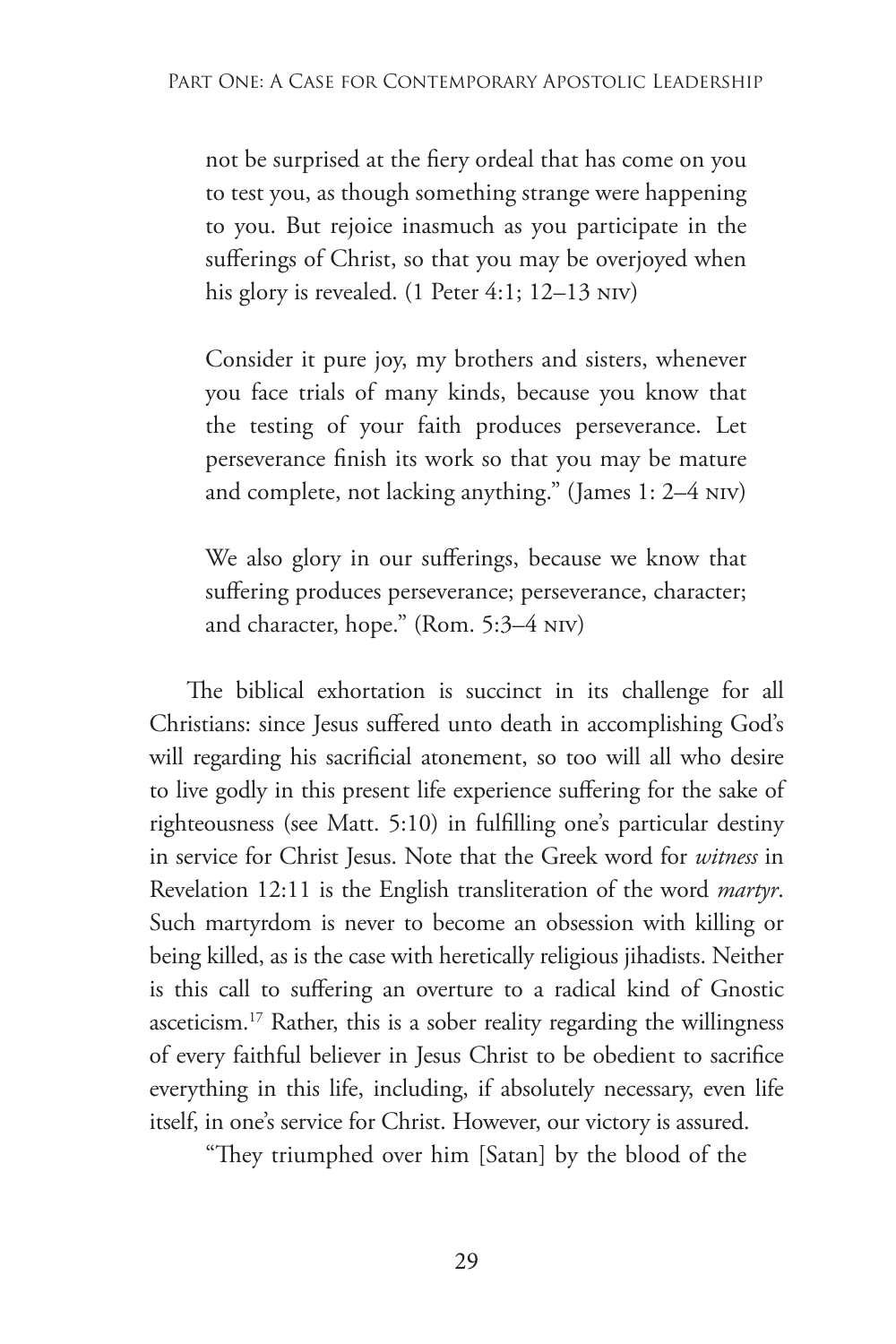Lamb and by the word of their testimony *[lit.* μαρτυριας*/ marturias/martyr*]; they did not love their lives so much as to shrink from death [itself]" (Rev. 12:11 niv).

Finally, it was the famed English poet and playwright Robert Browning Hamilton who captured the essence of a life that has learned to deal with suffering and sorrow for the sake of our service to Christ.

"I walked a mile with pleasure, she chattered all the way. Leaving me none the wiser, for all she had to say. I walked a mile with sorrow, never a word said she. But oh the things I learned that day, when sorrow walked with me."

—Robert Browning Hamilton

## **4. Vision Requires Obedience**

As has just been said: "Today, if you hear his voice, do not harden your hearts as you did in the [wilderness] rebellion." For who were they who heard and rebelled? Were they not all those Moses led out of Egypt? And with whom was he [God] angry for forty years? Was it not with those who sinned, whose bodies fell in the desert? And to whom did God swear that they would never enter his [previously promised] rest—if not to those who disobeyed? So we see that they were not able to enter because of their *unbelief*. 18

Notice how it was lack of obedience, *not* lack of vision that kept the Israelites from inheriting the Promised Land. In other words, the giants did not keep them out—*their disobedience did*. In the same manner, God's vision for each of our lives cannot be undermined by the fearful giants in our way, but simply by our lack of faith-born obedience—or what the author of Hebrews calls *unbelief*. 19

"So then, King Agrippa, I was not disobedient to the heavenly vision."20 Clearly, part of Paul's confession here confirms the necessity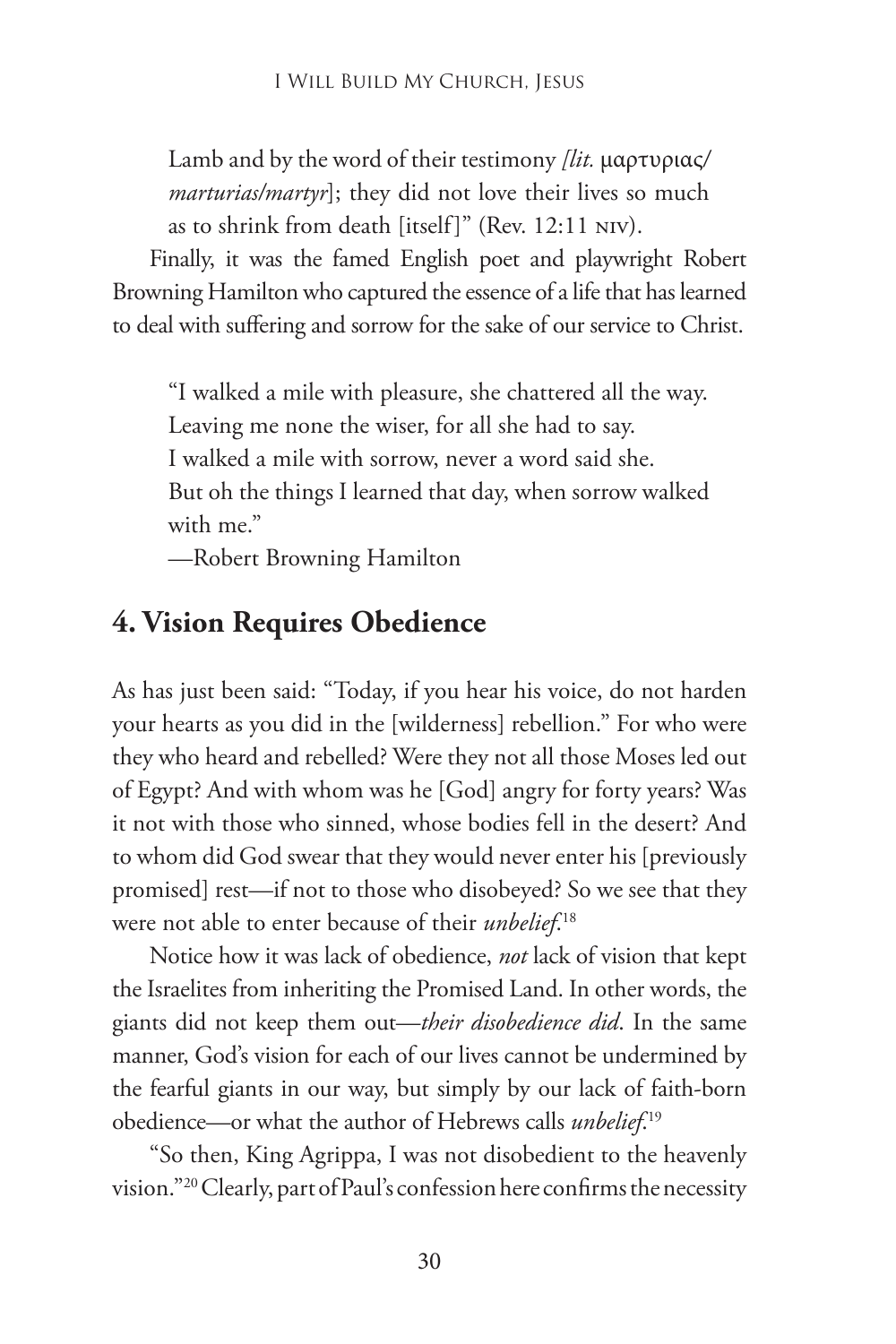of and *compulsion*<sup>21</sup> to obedience in response to divine vision. In other words, Paul could be saying, "I saw this vision from God and could do nothing else but comply … I feel this overwhelming sense of divine obligation that bears me along through all manner of suffering in order that what God has revealed might be fulfilled." As a result, vision both compels and empowers us to obey.

### **5. Vision Transforms Character**

"And we know that God causes all things to work together for the good of those who love the Lord and who have been called according to his purpose. For those God foreknew he also predestined to be conformed [or *transformed*] 22 to the likeness of his Son.23

Note how God's purpose, which is communicated to us by spiritual vision, involves *both* an external working of things together for good *and* an internal transformation of our character.<sup>24</sup> It is as if God has to use a compelling vision to motivate us to press toward a goal that can only ultimately be realized by the transformation of our being in conformity to the character of Christ. In other words, only as Christ is *formed* within (internally) can the work of God be accomplished *without* (externally). After all, motherhood (and/or fatherhood) are much more than merely giving birth to a child; they include love, nurturing, prayer, discipline, faith, priorities, financial resources, hope, encouragement, forgiveness, and a hundred other things that one did not expect to need to learn to be an effective parent. Again, Mark Twain assists us with his wit, which is paraphrased here: "When I was a boy, my father knew everything. When I became a teenager, my father knew nothing. When I turned 21, it was amazing how much the old man learned in just a few short years!"25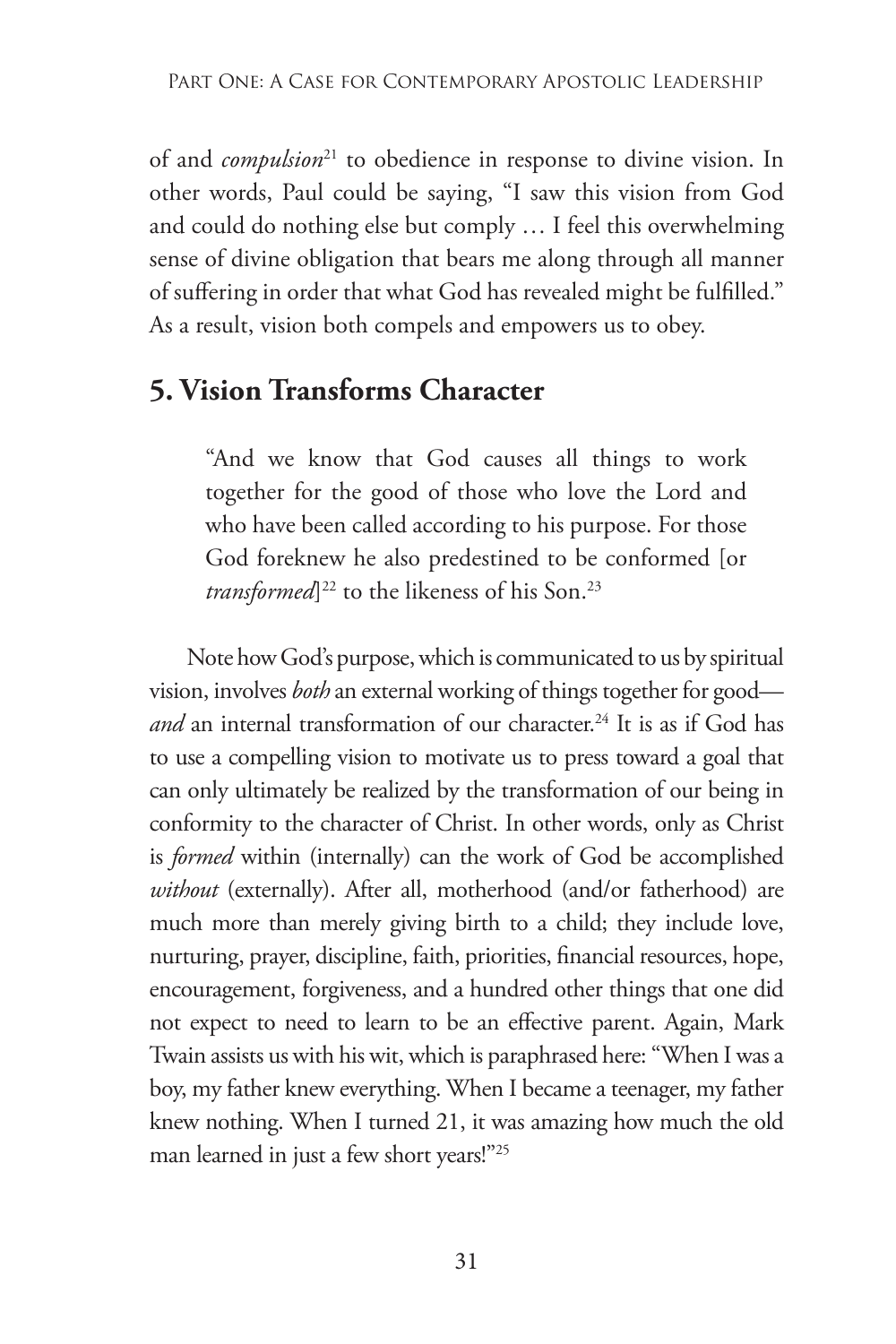#### **6. Vision Creates a Plan to Succeed**

This is where vision takes on a practical dimension in order for it to be realized. There are many whose obedience is ineffective simply because they have not yet discerned God's progressive calling to the necessity of strategic planning. We must realize that anyone motivated by godly vision is likewise commissioned to the task of planning in order for God's vision to be fully accomplished. There is a military adage called the Seven-Ps, which are adapted here as the 8Ps: *proper prior prayerful planning prevents pitifully poor performance*.

Many young pastors struggle with the entire concept of the need for organizational/executive management and strategic planning. Some might even fear that such a preoccupation could actually be unspiritual or carnal dependence upon the ways of man. However, in 1 Corinthians 12 there is actually a spiritual gift of administration listed in the same context as apostles, prophets, teachers, miracles, and healing.

"Now you are the body of Christ, and each one of you is a part of it. And in the church God has appointed first of all apostles, second prophets, third teachers, then workers of miracles, also those having gifts of healing, those able to help others, those with gifts of administration, and those speaking in different kinds of tongues" (1 Cor. 12:27–28 esv).

To administrate means to manage, lead, direct, control, command, be in charge of, operate, run, steer, pilot, provide leadership, govern, supervise, oversee, or those activities that relate to running a company, school, church, or other organization.<sup>26</sup> In the author's personal quest to provide better organization for a growing church, he located a book called *The Art of Management for Christian Leaders,*27 which had a profound effect upon the author's young pastoral leadership development years. The greatest impact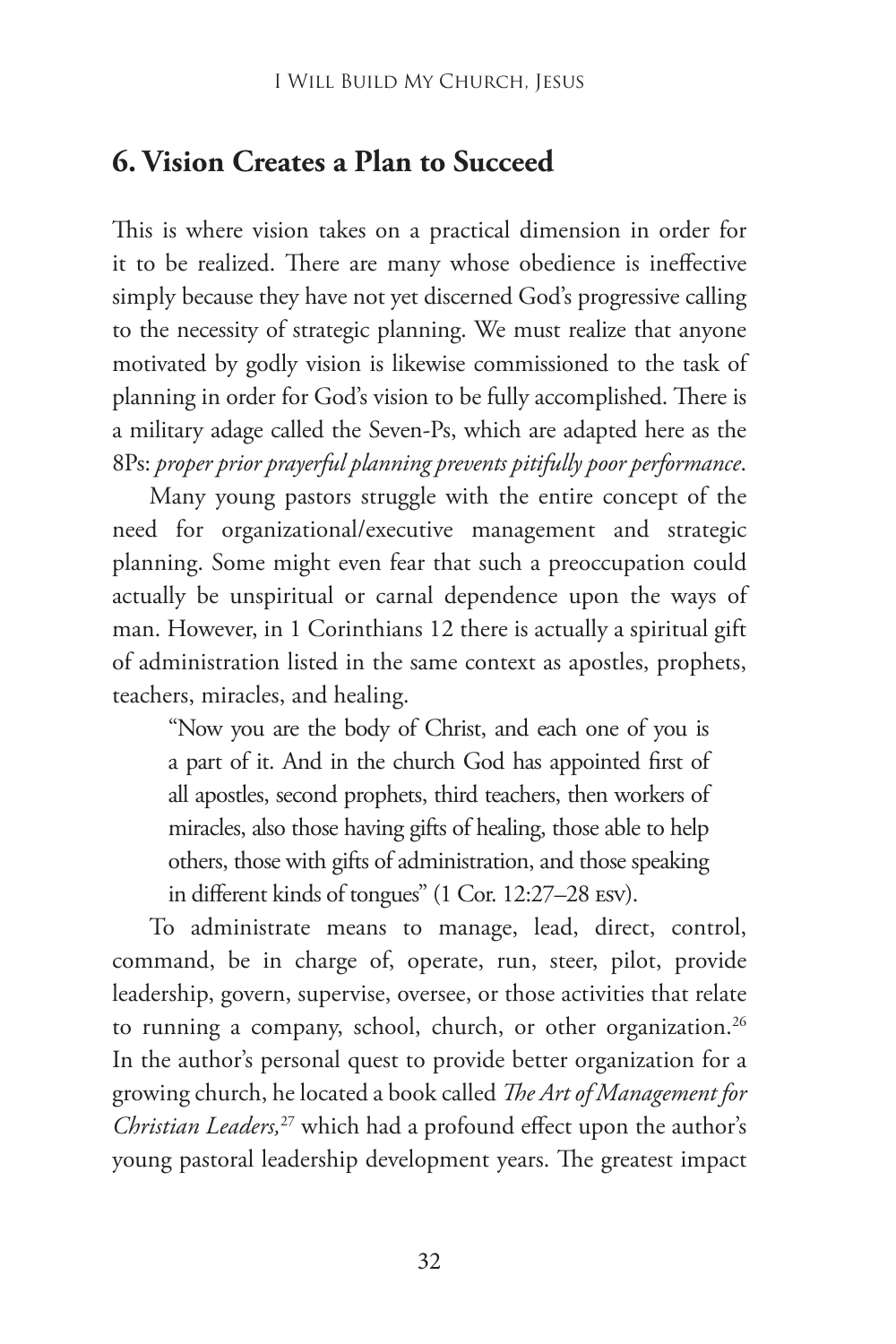was that of providing an explanation and hence justification of the function of administration/management in assisting Christian leaders to accomplish their strategic goals. Such assistance results in courage to expand one's vision of the necessity of the spiritual gift of governmental administration/management in the local church as well as in a virtual plethora of other Christian enterprises.

## **Some Simple Facts About Planning**

A plan is a way, method, or scheme one employs in order for a vision to be fulfilled. In other words, a plan involves at least two things: an objective or goal and a scheme or method to accomplish the objective. Two examples of real-life situations requiring the art of strategic planning are a football game plan and a flight plan for an airplane journey.

1. The objective in football is to win the game by scoring more goals/ points than the opponent. The method to accomplish this objective requires, among other things, an offensive strategy, a defensive strategy, special teams, lots of coordinated practice together, etc.<sup>28</sup>

2. In commercial flights the objective is to get passengers to their desired destination without incident. The method to accomplish this objective requires, among other things, a plane, a crew, passengers, distance information, required fuel, speed and altitude calculations, sky marshals, etc.<sup>29</sup>

For those who may still be unconvinced that they will need strategic planning and managerial expertise to get to where God wants to take them, here are some encouraging scriptures that will confirm the importance of such an executive discipline.

Commit to the Lord whatever you do, and your plans will succeed.<sup>30</sup>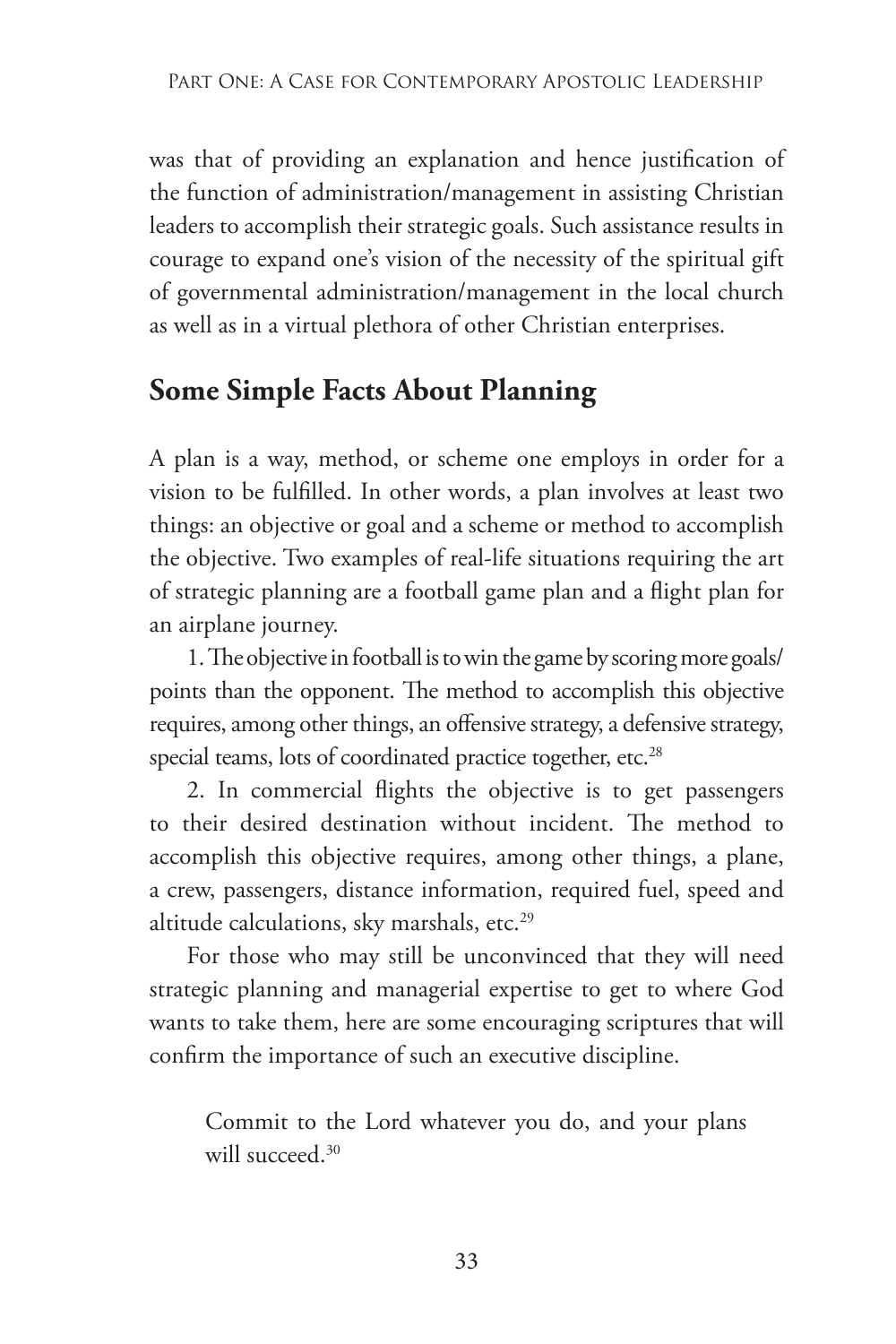In his heart a man plans his course, but the Lord determines his steps.<sup>31</sup>

Make plans by seeking advice; if you wage war, obtain guidance.<sup>32</sup>

For I know the plans I have for you declares the Lord; plans for welfare and not for calamity—to give you a future and a hope.<sup>33</sup>

Set up the tabernacle, according to the exact plan shown you on the mountain.34

O men of Israel, Listen! God publicly endorsed Jesus of Nazareth by doing tremendous miracles through him … But God, following his prearranged plan, let you use the Roman government to nail him to the cross … But God released him from the horrors of death and brought him to life again. $35$ 

#### **A Personal Vision and Mission Statement**

For all who may be new at writing down their vision, here is a personal example, with special tribute given to Bill Gothard (Institute in Life Principles) and Steven Covey (FranklinCovey) for their excellent instruction and example in this regard.

#### **The Vision/Mission statement of Ron Woodworth (circa 1975)**

By the love and grace of God, I have become a genuine disciple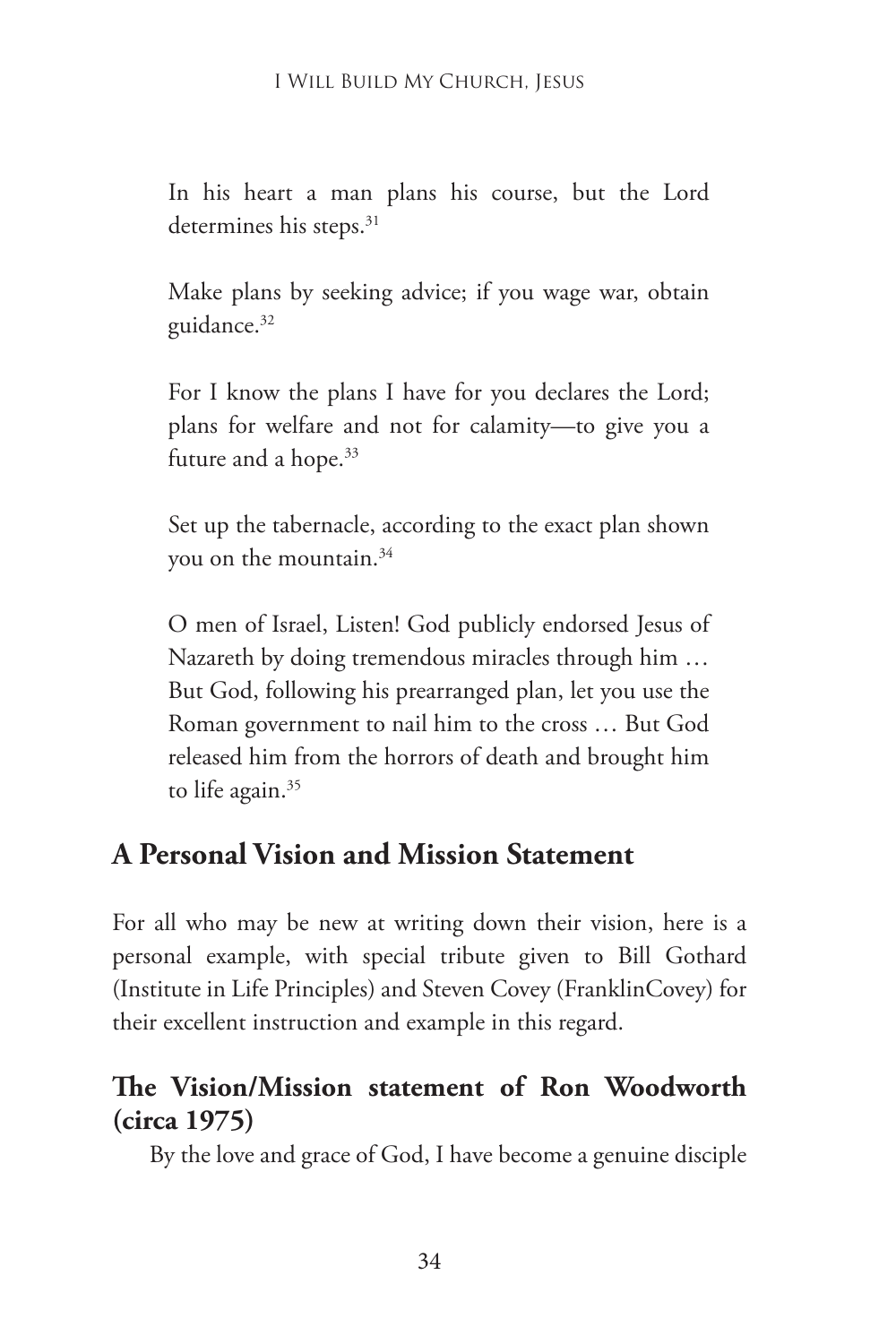and honored servant of the Lord Jesus Christ. My life is fully devoted to bearing as much *fruit* as possible for the glory of God. "This is to my Father's glory, that you bear much fruit, showing yourselves to be my disciples" (John 15:8).

I believe that maximum *fruit bearing* will be realized as I utilize my primary spiritual giftings of leadership, communication (speaking and writing), and encouragement—in my *ministerial calling* to public ministry (preaching and teaching) and leadership development. "For Ezra had set his heart to study the law of the Lord, and to practice and teach his statutes and ordinances in Israel" (Ezra 7:10).

1. Specifically, God has empowered me, by his Spirit, to teach the foundations of the kingdom of God and the principles of New Testament church life.

2. The Lord has also envisioned, equipped, and burdened me to be a coach/mentor to many of the next generation of church and marketplace ministry leaders.

3. My ultimate goal is to help nurture the global restoration of the church in as broad a sphere as God will grant me opportunity and grace (see Acts 3:21). This I hope to accomplish through my public ministry, writing books, the media (radio, television, and Internet), church, and marketplace ministry consulting and personal coaching.

Central (not secondary) to *bearing fruit* as a disciple and minister of the Lord Jesus is my commitment to my family. I want to continue growing as a loving and effective husband and father in the following ways:

A. Fulfilling my wedding vows

B. Nurturing my children and grandchildren in the Lord

C. Enjoying my life in the context of my family relationships Simply stated, my life's purpose is: